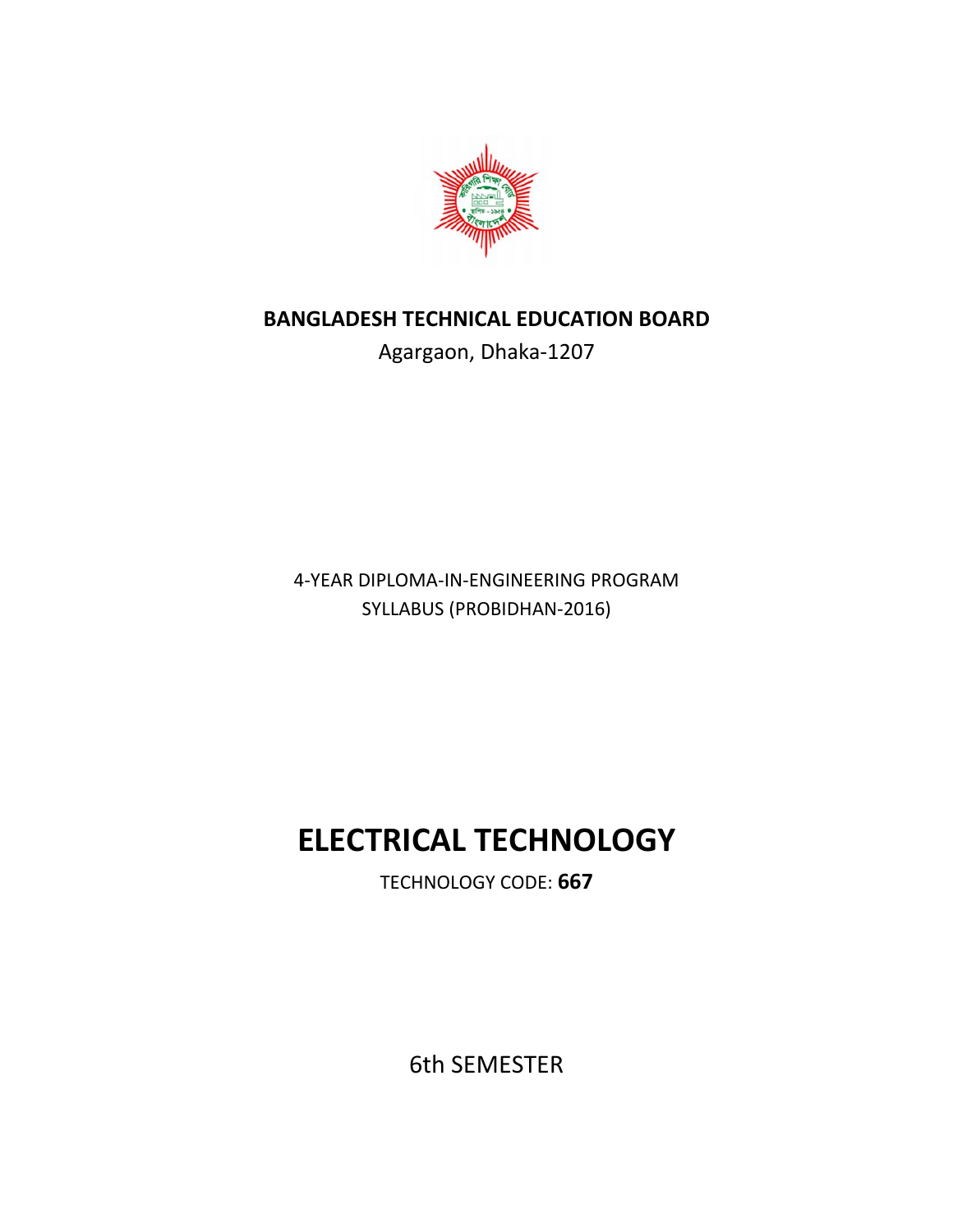### DIPLOMA IN ENGINEERING PROBIDHAN‐2016

# **ELECTRICAL TECHNOLOGY**

|                  | <b>Subject</b><br>Code | Name of the subject        | T              | P        | C              | <b>Marks</b>  |       |                  |              |              |
|------------------|------------------------|----------------------------|----------------|----------|----------------|---------------|-------|------------------|--------------|--------------|
| SI.<br><b>No</b> |                        |                            |                |          |                | <b>Theory</b> |       | <b>Practical</b> |              | <b>Total</b> |
|                  |                        |                            |                |          |                | Cont.         | Final | Cont.            | <b>Final</b> |              |
|                  |                        |                            |                |          |                | assess        | exam  | assess           | exam         |              |
| $\mathbf{1}$     | 66761                  | <b>Alternating Current</b> | 3              | 3        | 4              | 60            | 90    | 25               | 25           | 200          |
|                  |                        | Machines-1                 |                |          |                |               |       |                  |              |              |
| $\overline{2}$   | 66762                  | Electrical & Electronic    | $\overline{2}$ | 3        | 3              | 40            | 60    | 25               | 25           | 150          |
|                  |                        | Measurement-2              |                |          |                |               |       |                  |              |              |
| 3                | 66763                  | Transmission &             | 3<br>3         |          |                | 60            | 90    | 25               | 25           | 200          |
|                  |                        | Distribution of Electrical |                |          | 4              |               |       |                  |              |              |
|                  |                        | Power-1                    |                |          |                |               |       |                  |              |              |
| 4                | 66867                  | Communication              | $\mathfrak{p}$ | 3        | 3              | 40            | 60    | 25               | 25           | 150          |
|                  |                        | Engineering                |                |          |                |               |       |                  |              |              |
| 5                | 66868                  | Micro Controller & PLC     | $\overline{2}$ | 3        | 3              | 40            | 60    | 25               | 25           | 150          |
| 6                | 65852                  | Industrial Management      | $\overline{2}$ | $\Omega$ | $\overline{2}$ | 40            | 60    | 0                | $\Omega$     | 100          |
| <b>Total</b>     |                        |                            |                | 15       | 19             | 280           | 420   | 125              | 125          | 950          |

# **6th SEMESTER**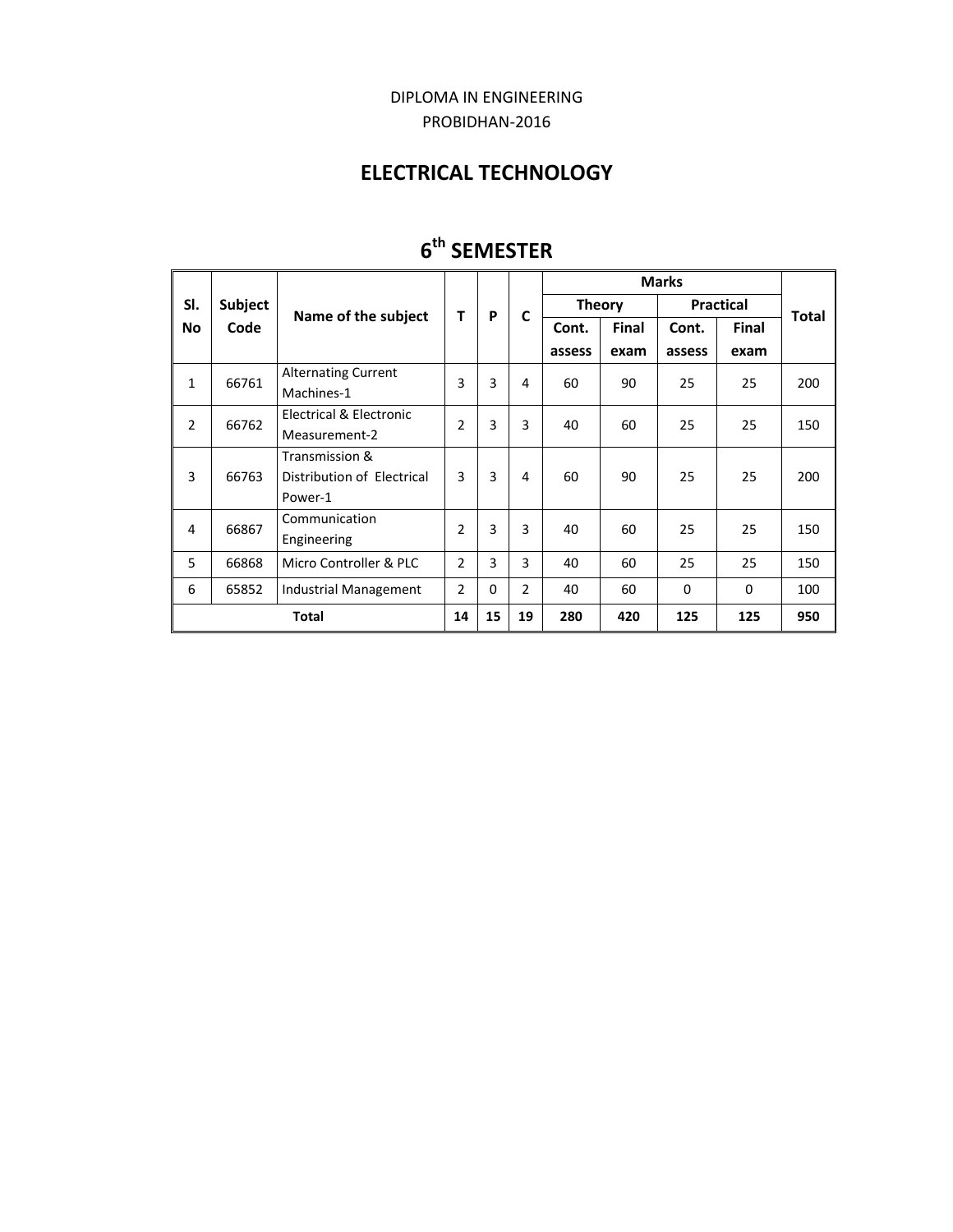### **66761 Alternating Current Machines – I T P C**

 **3 3 4**

#### **AIMS**

After completion of the course students will be able to acquire knowledge, skills and attitude in the area of Alternating Current Machines emphasizes on:

- Power transformer.
- Auto transformer.
- 3-phase induction motor.

#### **SHORT DESCRIPTION**

Transformer: principle of operation & construction, emf equation, transformation ratio, losses, equivalent resistance, leakage reactance, tests, regulation, efficiency, three phase connection, auto transformer, parallel operation, Three‐phase induction motor: working principle, construction, magnetic field, torque, energy stage, tests, starting and speed control.

#### **DETAIL DESCRIPTION**

#### **Theory:**

- **1. Understand working principle and construction of transformer.** 
	- 1.1 Define transformer.
	- 1.2 Explain the working principle of a transformer.
	- 1.3 Describe the construction of a transformer.
	- 1.4 Identify the materials used for a transformer construction.
	- 1.5 List different types of transformers.
	- 1.6 Describe Core type, Shell type and Spiral core type transformer.
	- 1.7 Compare between the core type and shell type transformer.

#### **2. Perceive the emf equation, transformation ratio and Losses of transformer.**

- 2.1 Define emf equation, transformation ratio of transformer
- 2.2 Derive the emf equation of transformer.
- 2.3 Explain voltage ratio, current ratio and transformation ratio.
- 2.4 List the losses of transformer.
- 2.5 Interpret Hysteresis loss, Eddy current loss, Core loss and Copper loss.
- 2.6 Solve problems on emf equation.

#### **3. Interpret the principle of operation of transformer on no‐load condition and load condition.**

- 3.1 Explain no‐load operation of transformer.
- 3.2 Define no‐load voltage, current, mutual flux, no load power factor.
- 3.3 Draw the vector diagram of a transformer on no load condition.
- 3.4 Solve problems related to no load test.
- 3.5 Explain operation of a transformer on load condition.
- 3.6 Draw the vector diagram of transformer on lagging, leading and unity power factor.
- 3.7 Solve problems related to transformer on load.
- **4. Understand equivalent circuit of transformer, magnetic leakage and leakage reactance of transformer.** 
	- 4.1 Draw the equivalent circuit and vector diagram of a transformer.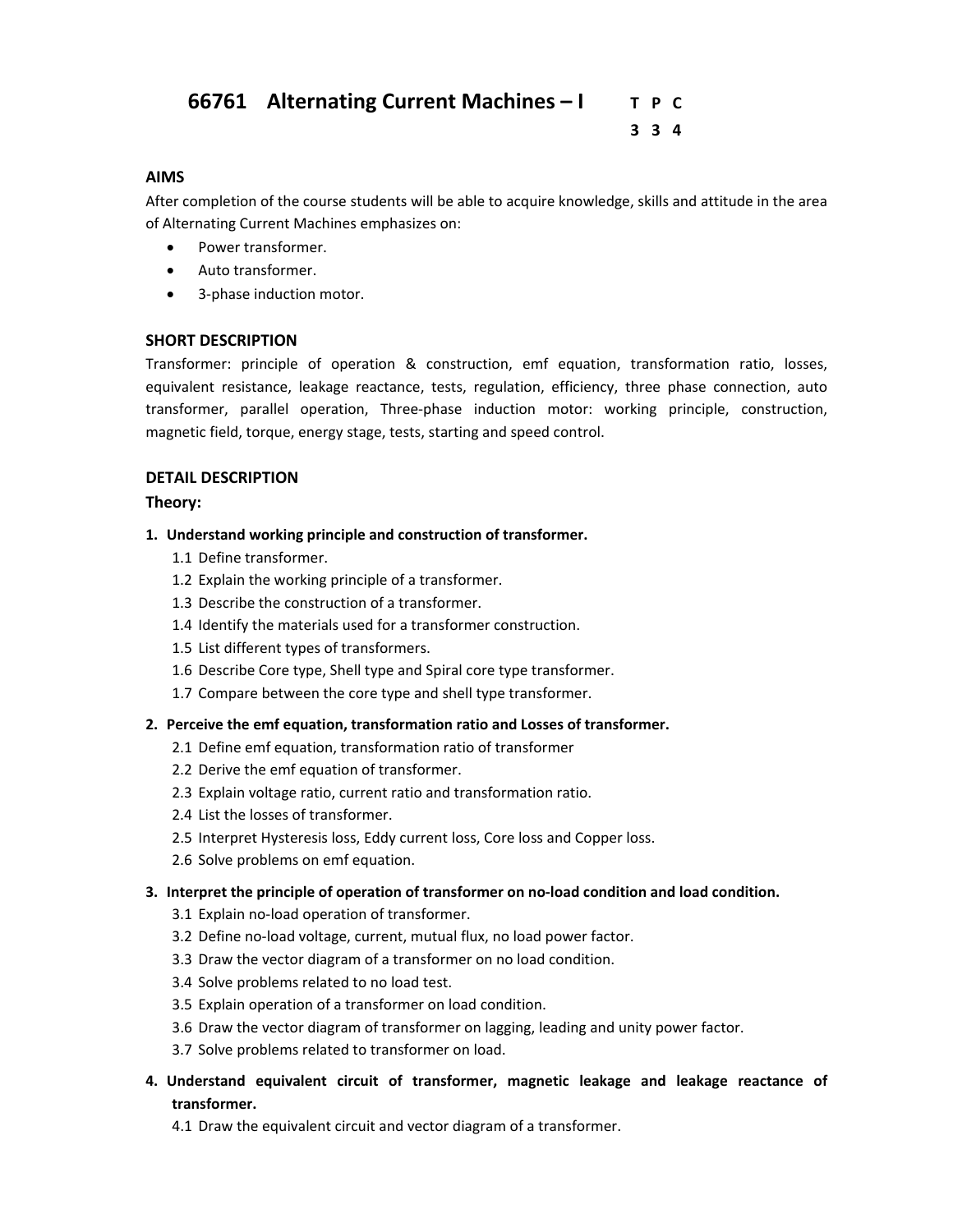- 4.2 Explain the equivalent circuit of a transformer.
- 4.3 Derive the equivalent resistance of a transformer referred to primary.
- 4.4 Calculate the equivalent resistance of a transformer referred to secondary.
- 4.5 Explain magnetic leakage of transformer.
- 4.6 List the disadvantages of magnetic leakage.
- 4.7 Calculate leakage reactance of transformer in terms of primary and in terms of secondary.
- 4.8 Solve problems on equivalent circuit of transformer, leakage reactance and impedance of transformer.
- 4.9 Define percentage resistance, reactance and impedance.
- 4.10 Express the deduction of the equation for percentage resistance, reactance and impedance.

#### **5. Realize the open circuit test, short circuit test and voltage regulation of transformer**

- 5.1 Describe open circuit test.
- 5.2 Describe short circuit test.
- 5.3 Draw the vector diagrams.
- 5.4 Solve problems related to open and short circuit test.
- 5.5 Define voltage regulation.
- 5.6 Express the deduction of the equation for voltage regulation at unity, lagging and leading power factor.
- 5.7 Solve problems related to voltage regulation.

#### **6. Understand the efficiency and cooling system of transformer.**

- 6.1 Derive the formula for calculation of efficiency of transformer.
- 6.2 Explain the factors affecting core loss and copper loss of the transformer.
- 6.3 Deduce the equation for maximum efficiency.
- 6.4 Evaluate the variation of efficiency with power factor.
- 6.5 Define all day efficiency and mention the formula of all day efficiency.
- 6.6 Solve problems on efficiency, maximum efficiency and all day efficiency.
- 6.7 Explain the necessity of cooling system of transformer.
- 6.8 Describe the methods of cooling system the transformer.
- 6.9 Narrate the transformer oil and its properties.

#### **7. Realize the construction and Principle of operation of three phase transformer.**

- 7.1 Describe the construction of three phase transformer.
- 7.2 List various methods of connection of 3‐phase transformer and their applications.
- 7.3 Describe the methods of star–star, delta–delta, star–delta and delta–star connection.
- 7.4 Outline open delta connection or V‐V connection.
- 7.5 Describe Scott or T‐T connection.
- 7.6 Explain the application of V‐V and T‐T connection.
- 7.7 Draw the connection of 3‐phase to 2‐phase and vice‐versa.

#### **8. Comprehend the principle of auto‐transformer.**

- 8.1 Describe auto-transformer.
- 8.2 Explain the terms transformed power and conducted power.
- 8.3 List the advantages and disadvantages of auto-transformer.
- 8.4 Convert a Two-winding transformer to auto-transformer.
- 8.5 Mention the uses of auto-transformer.
- 8.6 Solve problems related to auto-transformer.
- **9. Understand the principle of parallel operation of transformer.**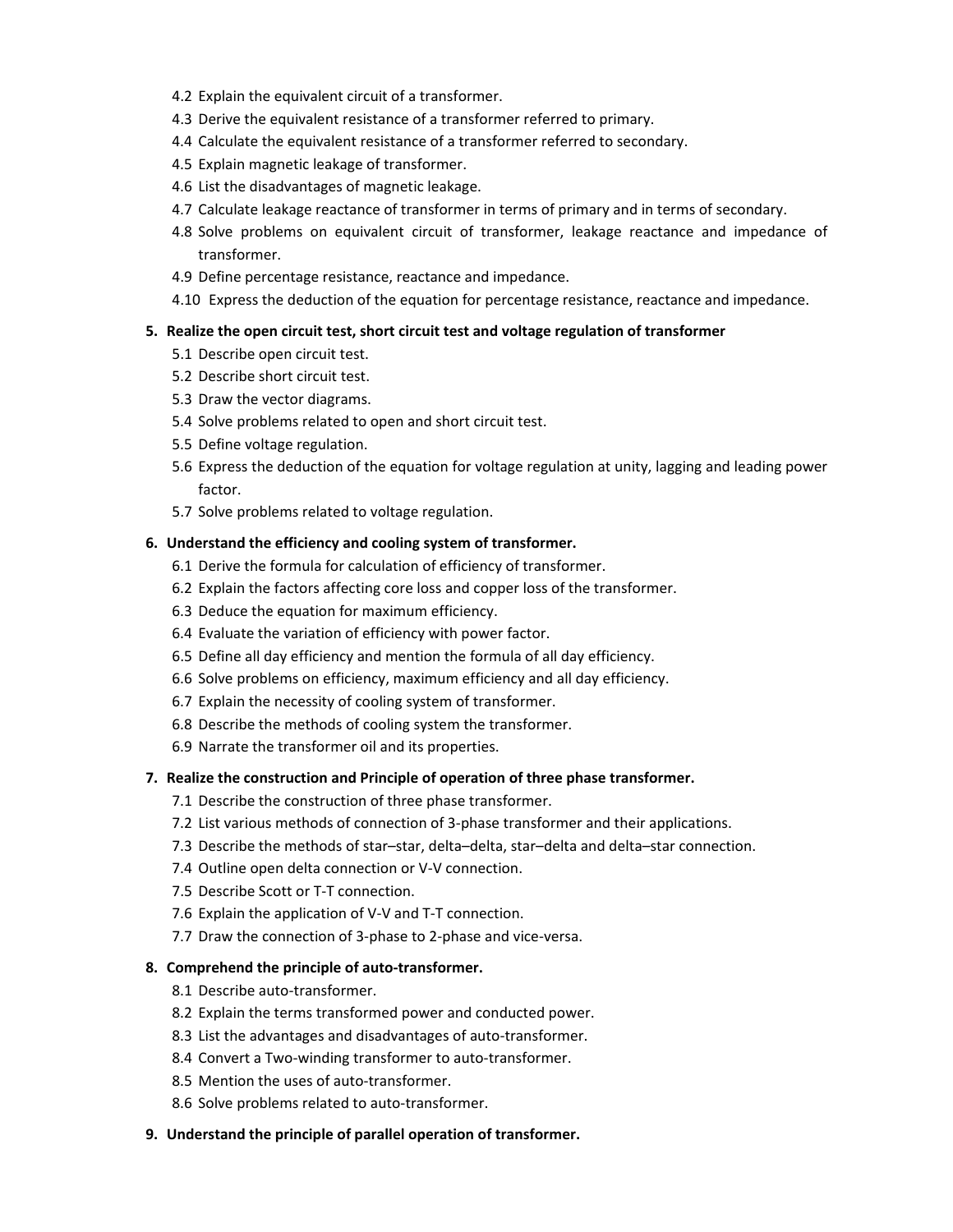- 9.1 Describe the purpose of polarity test.
- 9.2 Describe the subtractive and additive polarity.
- 9.3 Illustrate the test to determine the polarity of a transformer
- 9.4 Explain the purpose of parallel operation.
- 9.5 List the conditions for parallel operation.
- 9.6 Describe the parallel operation of transformers with equal voltage ratio.
- 9.7 Explain the specification on the name plate of a transformer.
- 9.8 Solve problems related to parallel operation.

#### **10.Realize the principle and construction of 3‐phase induction motor.**

- 10.1 Explain the general principle of induction motor.
- 10.2 Distinguish between induction motor and conduction motor.
- 10.3 List various types of induction motor with their applications.
- 10.4 Mention different parts of a 3‐phase induction motor.
- 10.5 Describe the construction of stator of an induction motor.
- 10.6 Narrate the construction of squirrel cage rotor, double squirrel cage rotor and phase wound rotor of induction motor.
- 10.7 Explain the purpose of skewing the rotor bars in a squirrel cage rotor.
- 10.8 Define slip and slip speed.

10.9 Express the derivation of the equation 
$$
f_r = s
$$
 of  $N_r = \frac{120f}{P}(1-s)$ 

- 10.10Outline rotor voltage, rotor current and rotor power.
- 10.11Solve problems related to slip. .

#### **11.Recognize the concept of development of rotating magnetic field and torque in rotor.**

- 11.1 Explain the development of rotating magnetic field for three phase induction motor.
- 11.2 Express the deduction of the formula  $\Phi_R = 1.5 \Phi_m$ .
- 11.3 Demonstrate the principle of rotation of a 3‐phase motor.
- 11.4 Clarify starting torque, running torque and maximum torque.
- 11.5 Explicit the deduction of the equation of starting torque, running torque and maximum torque.
- 11.6 Describe the condition for maximum torque at running and starting condition.
- 11.7 Mention the relation between torque and rotor power factor.
- 11.8 Explain the relation between torque and speed.
- 11.9 Draw the torque speed curve.
- 11.10Explain the effect of changing the voltage on torque and speed.

#### **12.Perceive the concept of Power stages of induction motor.**

- 12.1 List the losess in 3-phase induction motor.
- 12.2 Indicate different stages of power developed in an induction motor.
- 12.3 Solve Energy stages related problems.

#### **13.Understand the equivalent circuit and maximum Power output of an induction motor.**

- 13.1 Explain the equivalent circuit of an induction motor.
- 13.2 Clarify maximum power output of an induction motor.
- 13.3 Express the deduction of the maximum power output  $R_L = Z_o$

#### **14.Realize the principle of starting of a 3‐phase induction motor.**

14.1 Explain the purpose of starter.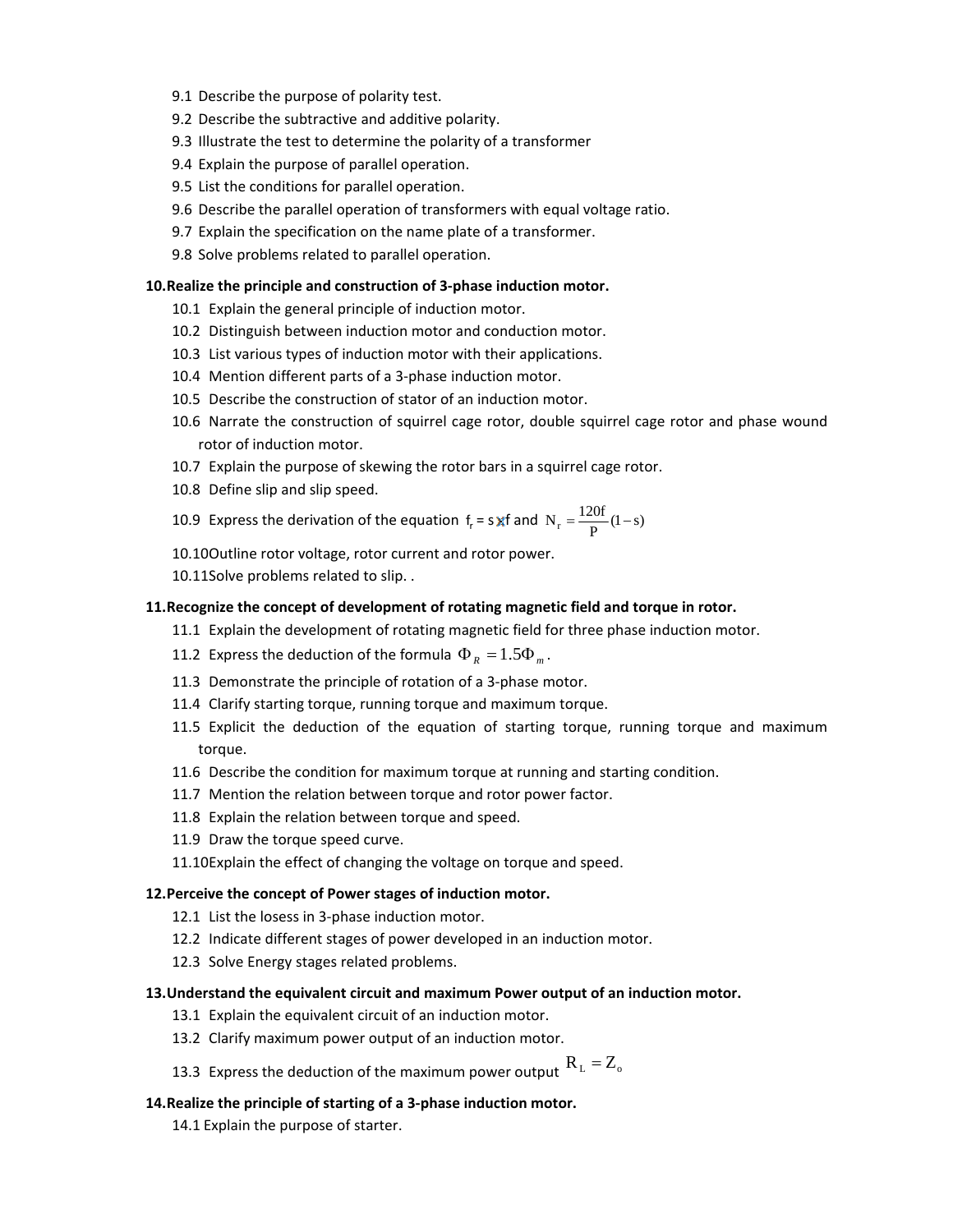- 14.2 List the starters used for starting 3‐phase induction motor.
- 14.3 Describe the direct Online starter method, Start-delta starter method (manual and automatic), Auto transformer starter method of starting squirrel cage induction motor.
- 14.4 Illustrate the rheostat method of starting slip ring induction motor. .

#### **15.Understand the principle of speed control of induction motor.**

- 15.1 List the methods of speed control of 3‐phase induction motor.
- 15.2 Describe speed control by changing applied voltage, changing applied frequency and changing stator poles.
- 15.3 Describe rheostat control method, concatenation method & injecting emf in rotor circuit method.

#### **PRACTICAL:**

#### **1. Observe and determine the transformation ratio of a single phase transformer.**

- 1.1 Inspect a single phase transformer.
- 1.2 Sketch the circuit diagram.
- 1.3 List the tools, equipments & materials for the experiment.
- 1.4 Connect the equipment according to the circuit diagram.
- 1.5 Apply the voltage to the high side and connect the load to the low side.
- 1.6 Tabulate the readings from the instruments and calculate the transformation ratio from the

formula: 
$$
a = \frac{V_p}{V_s} = \frac{I_s}{I_p}
$$

#### **2. Perform the open circuit test of single phase transformer.**

- 2.1 Draw the circuit diagram.
- 2.2 List the tools, equipment & materials required.
- 2.3 Connect the equipment according to the diagram.
- 2.4 Connect the low side of its rated supply voltage keeping high side open.
- 2.5 Record the readings of the instruments.
- 2.6 Calculate  $I_o$ ,  $I_{\mu}$ ,  $I_{\nu}$ ,  $R_o$  and  $X_o$ .
- 2.7 Draw no load vector diagram using the data obtained.

#### **3. Perform the short circuit test of a single phase transformer.**

- 3.1 Sketch the required circuit diagram.
- 3.2 List tools, equipment & materials required.
- 3.3 Connect the equipment according to the circuit diagram keeping high side to the source.
- 3.4 Short circuit the low side by a low resistance wire.
- 3.5 Energize the circuit by applying reduced voltage and increase the voltage until it takes full load of current.
- 3.6 Record the instrument readings.
- 3.7 Observe copper loss and calculate and find Re′, Xe′ & Ze′.

#### **4. Determine the voltage regulation of single phase transformer by direct loading.**

- 4.1 Sketch the necessary circuit diagram.
- 4.2 List the tools, equipment & materials required.
- 4.3 Connect the meters according to the diagram.
- 4.4 Connect the source to the primary keeping the secondary open and record no load voltage  $(V<sub>o</sub>)$ .
- 4.5 Connect full load on the secondary & record the load voltage.
- 4.6 Calculate the voltage regulation from the formula: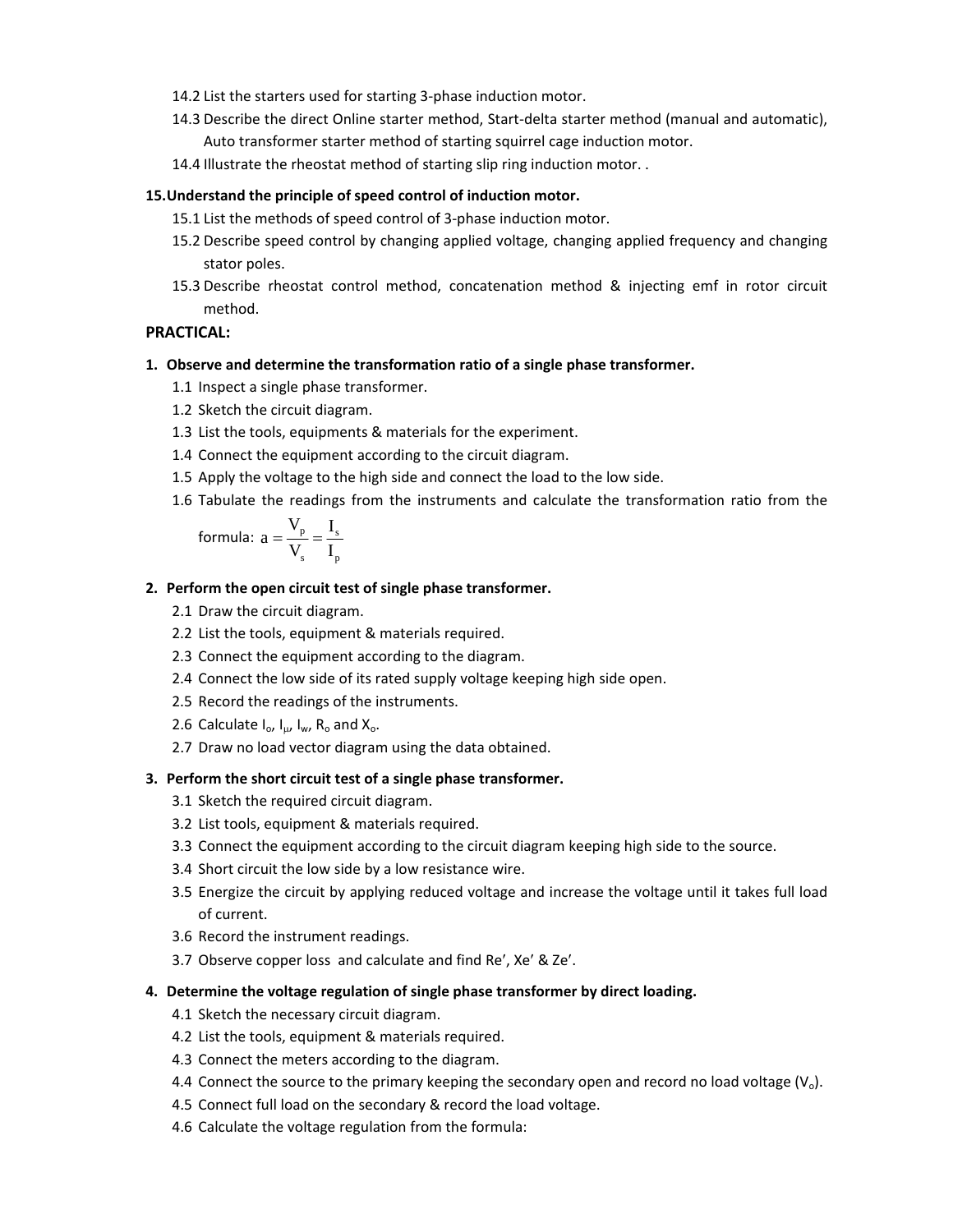$$
\text{\% Voltage Reg.} = \frac{V_{\text{NL}} - V_{\text{FL}}}{V_{\text{FL}}} \times 100
$$

#### **5. Perform the polarity test of a single phase transformer.**

- 5.1 Draw the required circuit diagram.
- 5.2 Collect tools, equipment & materials required.
- 5.3 Connect the equipment according to the diagram.
- 5.4 Connect the circuit to the source.
- 5.5 Record the voltmeter readings.
- 5.6 Determine whether it is additive or subtractive polarity.

#### **6. Perform parallel operation of two single phase transformers.**

- 6.1 Draw the circuit diagram.
- 6.2 Collect tools, equipment & materials required.
- 6.3 Connect the equipment according to the circuit diagram with proper polarity.
- 6.4 Energize the circuit and connect the load to the secondary.
- 6.5 Record the energy shared by each transformer.

#### **7. Perform transformer banking.**

- 7.1 Collect the tools, equipment and materials required.
- 7.2 Draw the circuit diagram of Y‐Y, Y‐∆, ∆‐∆ and ∆‐Y banking respectively.
- 7.3 Connect the equipment according to the diagram separately.
- 7.4 Record the meter readings for each case separately.
- 7.5 Calculate the voltage ratio in each case.

#### **8. Perform the operation of auto‐transformer and determining its transformation ratio.**

- 8.1 Sketch the circuit diagram.
- 8.2 Collect tools, equipment & materials required.
- 8.3 Connect the equipment according to the circuit diagram.
- 8.4 Energize the circuit and tabulate the meter readings.
- 8.5 Calculate transformation ratio, conducted power & transformed power.

#### **9. Perform the identification of the parts of a three phase induction motor.**

- 9.1 Select a 3‐phase induction motor.
- 9.2 Collect different tools required for the experiment.
- 9.3 List different parts of a 3‐phase induction motor.
- 9.4 Dismantle the parts of the motor.
- 9.5 Identify different parts and make sketch of each part. .
- 9.6 Assemble the dismantled parts.

#### **10.Start a 3‐phase induction motor by manual Star‐delta starter.**

- 10.1 Take a 3-phase squirrel cage induction motor.
- 10.2 Collect the equipment & tools required.
- 10.3 Draw the working diagram to perform the experiment.
- 10.4 Connect the starter with the motor as per diagram.
- 10.5 Start the motor with the starter: first in star and then in delta position.
- 10.6 Measure the speed of the motor with tachometer.
- 10.7 Calculate slip of the motor.

#### **11.Start a 3‐phase induction motor by Star‐delta starter using PLC.**

11.1 Take a 3-phase squirrel cage induction motor.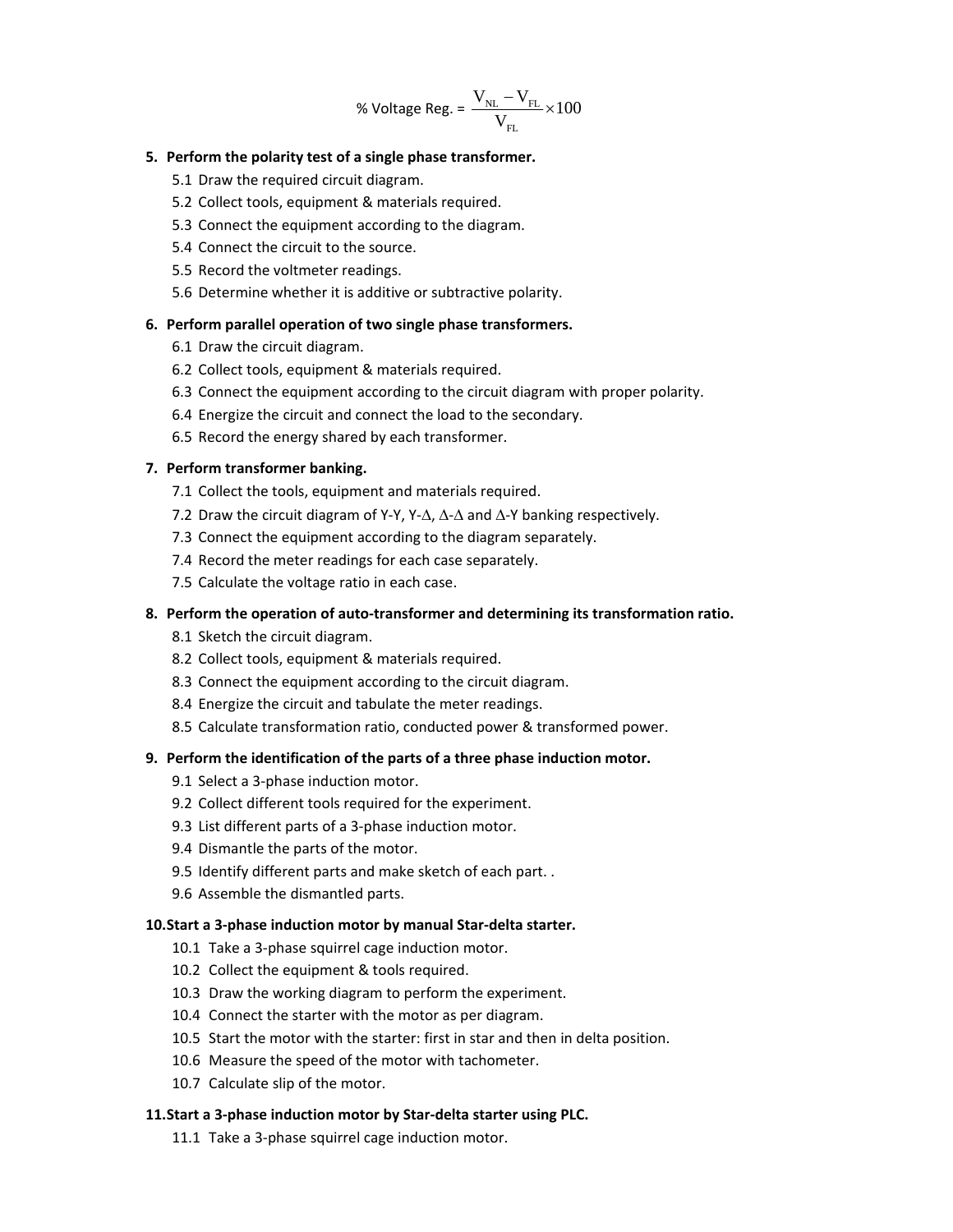- 11.2 Collect the equipment & tools required.
- 11.3 Draw the working diagram to perform the experiment.
- 11.4 Connect the starter with the motor as per diagram.
- 11.5 Push the start button to start the motor automatically first in star and then in delta position.
- 11.6 Measure the speed of the motor with tachometer.
- 11.7 Calculate slip of the motor.

#### **REFERENCE BOOKS**

- 1. Electrical Machines by  $-$  Charles. S. Siskind
- 2. A text book of Electrical Technology B. L Theraja and A.K Theraja.
- 3. Electrical Machine − J B Gupta
- 4. Electrical Machines M.V. Deshpande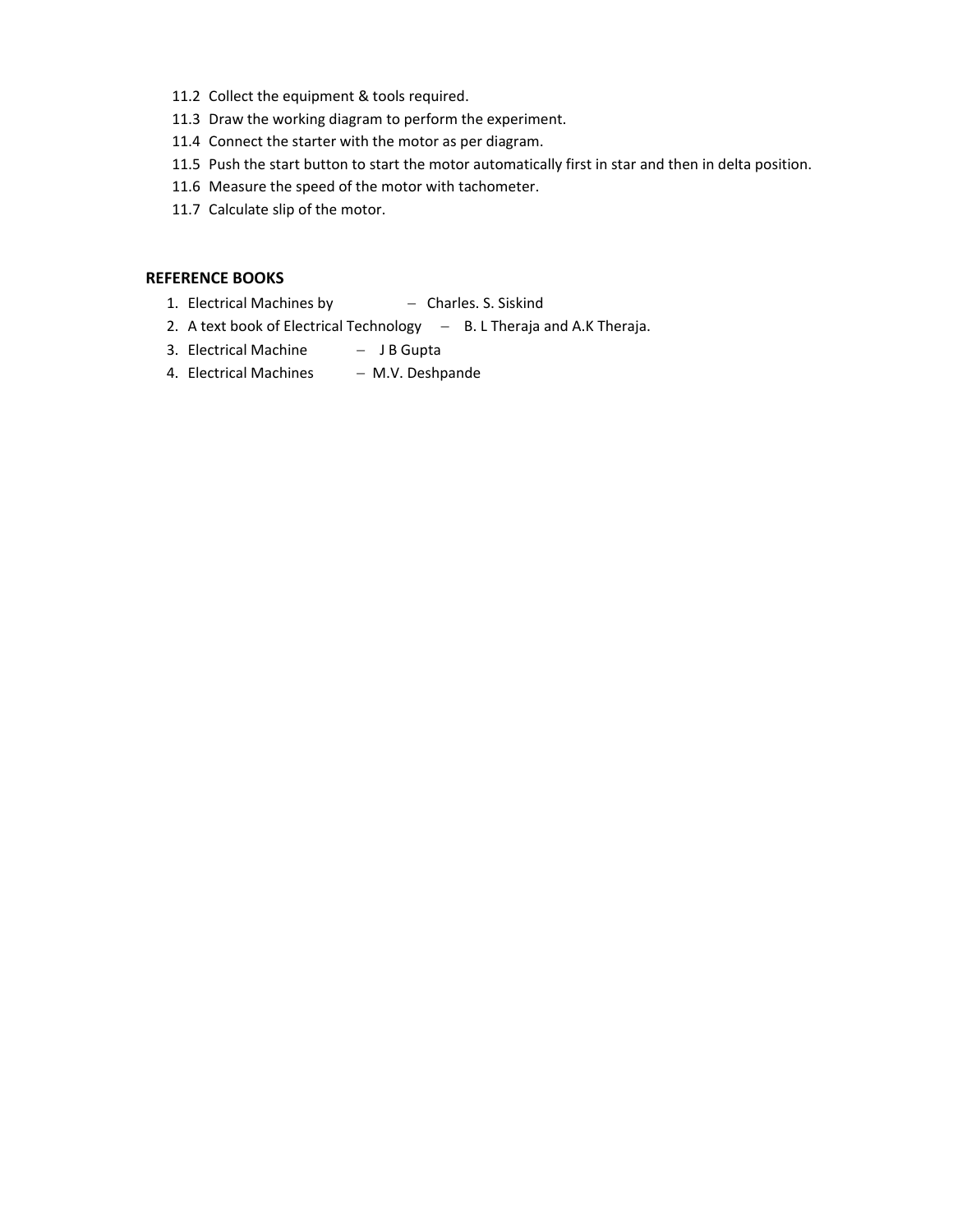## **66762 Electrical & Electronic Measurements – 2 T P C**

# **2 3 3**

#### **AIMS**

To provide the student with opportunities to acquire knowledge, skills and attitude in the area of Electrical Measurement and Measuring Instruments with special emphasizes on:

- Extension of instrument range
- Operation of instrument transformer.
- Measurement of the resistance of various ranges.
- The concept of operation of meters for measurement of frequency and Power factor,

#### **SHORT DESCRIPTION**

Extension of instrument ranges: instrument range; Ammeter shunt, Voltmeter multiplier; Instrument transformer: construction and use of CT & PT; Measurement of resistance: Low resistance, Medium resistance and High resistance; Multimeter; Digital instrument; Frequency Meter: Principle of measurement, construction and operation; Energy factor meter: Construction and principles of operation; Digital energy factor meter;

#### **DETAIL DESCRIPTION**

#### **Theory:**

#### **1. Understand extension of instrument range.**

- 1.1 List different types of instrument for which extension is required.
- 1.2 Explain the principles and necessity for extension of instrument range.
- 1.3 Describe the ammeter shunt for DC circuit.

1.4 Express the deduction of the relation: 
$$
R_{sh} = \frac{R_m}{N-1}
$$

- 1.5 Explain ammeter shunt for AC circuit.
- 1.6 Solve problems relating to ammeter shunt.
- 1.7 Describe voltmeter multiplier and the swamping resistance
- 1.8 Explain voltmeter multiplier for AC instrument.
- 1.9 Solve problems relating to voltmeter multiplier.

#### **2. Perceive the concept of Instrument transformer.**

- 2.1 Describe current transformer (CT) and potential transformer (PT).
- 2.2 List the applications of current transformer and potential transformer.
- 2.3 Explain the advantages and disadvantages of CT and PT.
- 2.4 Describe the burdens of instrument transformer.
- 2.5 Define Knee point, excitation curve and class of CT.
- 2.6 Compare instrument transformer with Power transformer.

#### **3. Realize the concept of current transformer (CT) and potential transformer (PT).**

- 3.1 Describe the construction of current transformer.
- 3.2 Draw and explain the connection and vector diagram of current transformer.
- 3.3 Determine actual current ratio, ratio error and phase angle error.
- 3.4 Explain the characteristics of current transformer.
- 3.5 Narrate the classes of accuracy in instrument transformer.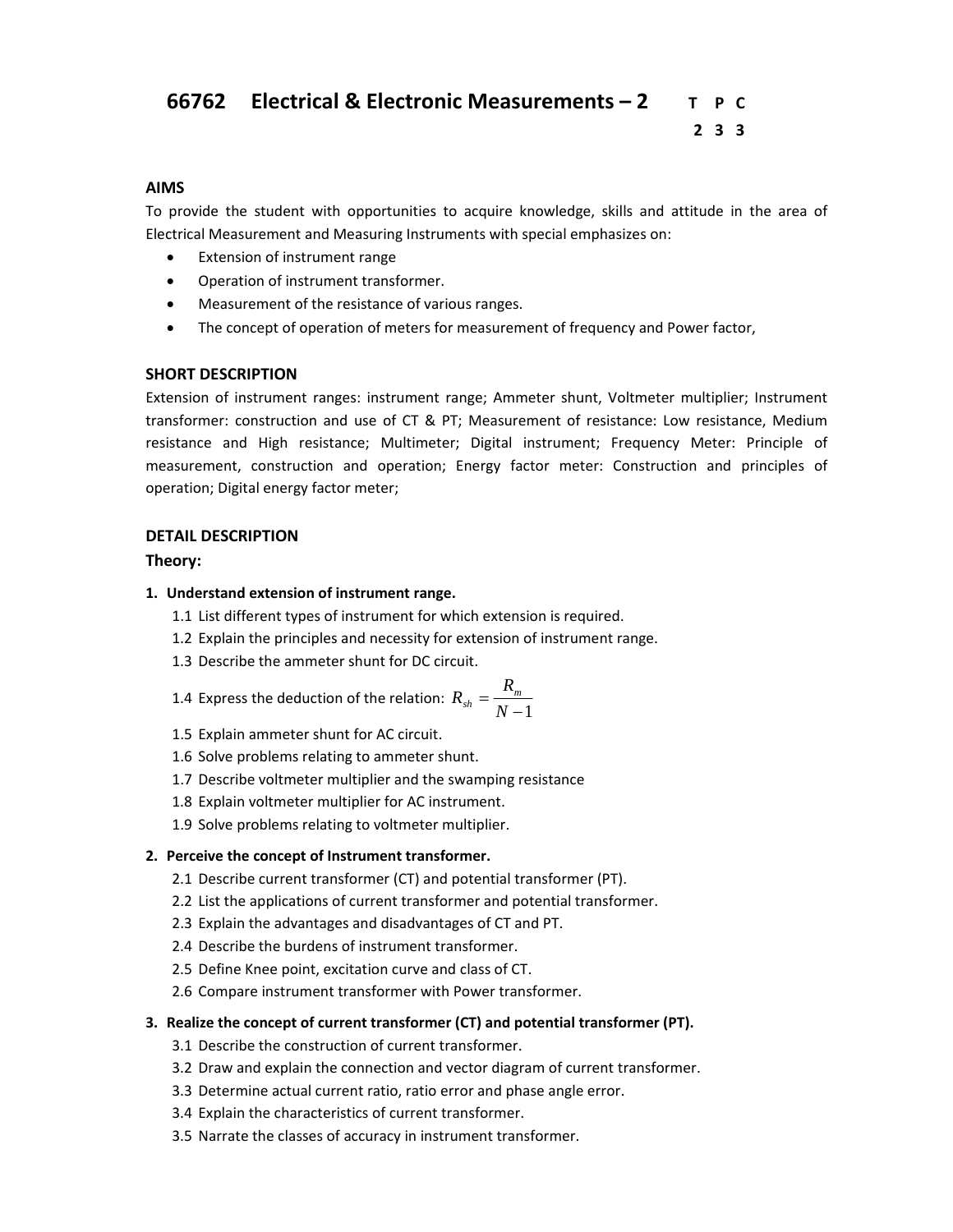- 3.6 Outline the effect of open circuited secondary of current transformer.
- 3.7 Describe the construction and use of clip on ammeters.
- 3.8 Explain the construction of potential transformer.
- 3.9 Sketch and explain the connection diagram with line and vector diagram of PT.
- 3.10 Draw the circuit showing CT, PT and Watt meter with 1‐phase and 3‐phase load.

#### **4. Recognize the measurement of resistance.**

- 4.1 Classify resistance.
- 4.2 Explain low, medium and high range of resistance.
- 4.3 List the methods of measurement of low resistance.
- 4.4 Describe the measurement of low resistance by ammeter-voltmeter method.
- 4.5 Determine the low resistance by Kelvin's double bridge method.
- 4.6 Solve problems on Kelvin's double bridge method.

#### **5. Interpret the measurement of medium resistance.**

- 5.1 List the methods for measurement of medium resistance.
- 5.2 Describe Wheatstone bridge method to measure the medium resistance.
- 5.3 Mention the advantages of Wheatstone bridge method.
- 5.4 Discuss the precaution in measuring medium resistance by Wheatstone bridge method.
- 5.5 Solve problems related to Wheatstone bridge method.

#### **6. Understand the measurement of high resistance.**

- 6.1 Describe dielectric test of insulating materials.
- 6.2 List the methods to measure high resistance measurement.
- 6.3 Describe the guard wire method of measurement of high resistance.
- 6.4 Explain the construction and working principle of a Megger.
- 6.5 Describe the method of measurement of high resistance Using a Megger.
- 6.6 State the uses of Megger.
- 6.7 Describe measurement of earth resistance using earth tester.

#### **7. Perceive the Multimeter.**

- 7.1 Explain the circuit of analog Multimeter.
- 7.2 Describe the construction of analog Multimeter.
- 7.3 Specify the construction of digital Multimeter.
- 7.4 Describe the uses of Multimeter.

#### **8. Illustrate the method of measurement of frequency and frequency meter**

- 8.1 Name the methods of measuring frequency.
- 8.2 Explain the principle of mechanical resonance and electrical resonance.
- 8.3 Construct the variation of impedance of an inductive circuit with the variation of supply frequency.
- 8.4 Mention different types of frequency meter.
- 8.5 Explain the construction and working principle of electrical resonance frequency meter.
- 8.6 Describe the construction and working principle of Weston frequency meter.

#### **9. Understand the operation of digital frequency meter.**

- 9.1 Describe the principle of operation of digital frequency meter.
- 9.2 Sketch the block diagram of a digital frequency meter.
- 9.3 Describe each block of a digital frequency meter.
- 9.4 Describe the function of time base selector in digital frequency meter.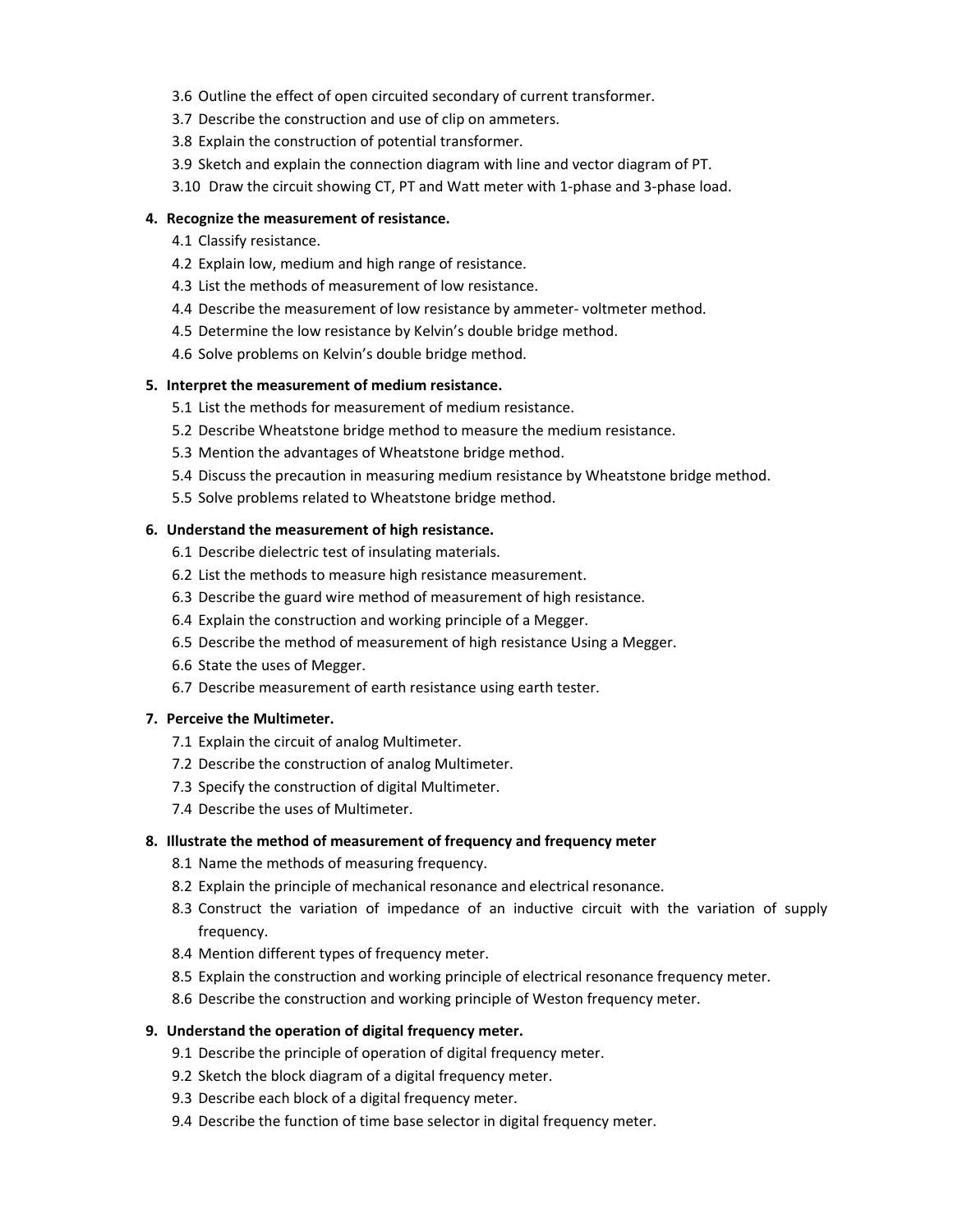9.5 Draw and Explain the operation of logic diagram of a digital frequency meter.

#### **10.Realize the construction and principle of operation of power factor meter.**

- 10.1 List different types of energy factor meter.
- 10.2 Describe construction and principle of operation of single phase dynamometer type power factor meter.
- 10.3 Narrate the construction and principle of operation of three phase dynamometer type power factor meter.
- 10.4 Describe the principle of operation of digital power factor meter.
- 10.5 Draw the block diagram of a digital power factor meter.
- 10.6 Describe each block of a digital power factor meter.

#### **11.Understand the principle of high voltage measurement and testing.**

- 11.1 Describe the high voltage measurement of electrical quantities.
- 11.2 List the equipment for high voltage measurement.
- 11.3 Describe the sphere gap method of high voltage measurement.
- 11.4 Describe the potential divider method of high voltage measurement.
- 11.5 Mention the advantages of sphere gap method of high voltage measurement.
- 11.6 Mention the disadvantages of sphere gap method of high voltage measurement.

#### **PRACTICAL:**

#### **1. Determine the shunt resistance of an ammeter for extension of its range.**

- 1.1 Sketch the circuit diagram for determining the shunt resistance of an ammeter.
- 1.2 Collect the tools, equipment and materials required.
- 1.3 Prepare the circuit according to the circuit diagram using proper equipment.
- 1.4 Check the equipment setting and connection before connecting Power supply.
- 1.5 Record the readings from the meter.
- 1.6 Calculate the value of shunt resistance.

#### **2. Measure the value of resistance of a voltmeter multiplier.**

- 2.1 Sketch the circuit diagram for determining the resistance of voltmeter multiplier.
- 2.2 Connect the tools, equipment and materials required.
- 2.3 Prepare the circuit according to the circuit diagram.
- 2.4 Check the circuit before connecting Power supply.
- 2.5 Record the reading from the meter.
- 2.6 Calculate the value of resistance of the multiplier.

#### **3. Perform the handling of instrument transformer.**

- 3.1 Select the current transformer and potential transformer.
- 3.2 Select required tools, equipment and materials.
- 3.3 Draw the circuit diagram.
- 3.4 Connect the equipment according to the circuit diagram.
- 3.5 Check all connection before supplying Power to the circuit.
- 3.6 Records reading from the meter and calculate the transformation ratio.

#### **4. Prepare the excitation curve using CT (Current transformer).**

- 4.1 Select the current transformer.
- 4.2 Select required tools, equipment and materials.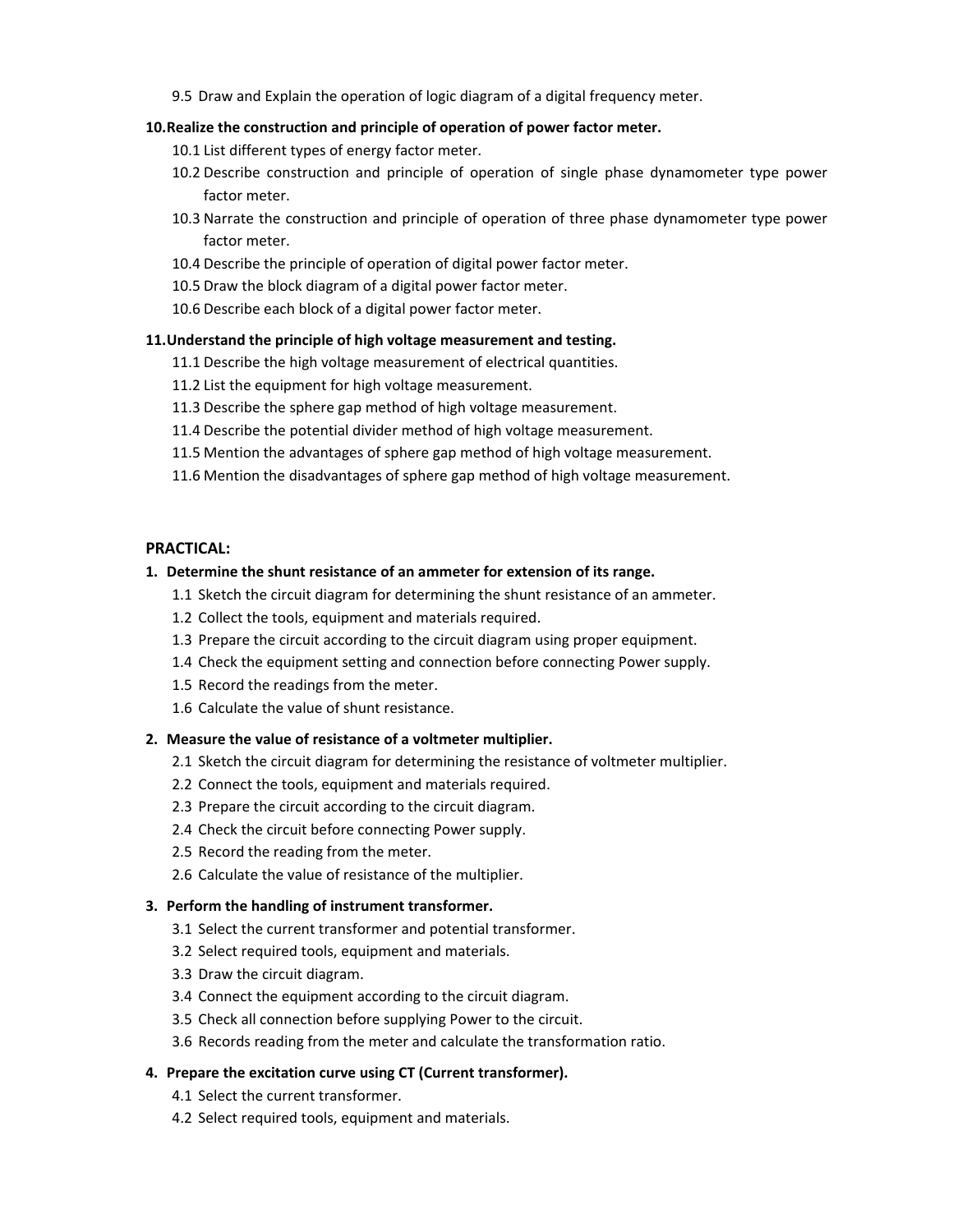- 4.3 Draw the circuit diagram.
- 4.4 Connect the equipment according to the circuit diagram.
- 4.5 Check all connection before supplying Power to the circuit.
- 4.6 Record data by varying input current.
- 4.7 Plot the excitation curve.
- 4.8 Point out the Knee point and types of CT.

#### **5. Measure of low resistance by Ammeter–Voltmeter method.**

- 5.1 Draw the circuit diagram for the measurement of low resistance by ammeter‐voltmeter method.
- 5.2 Connect the tools, equipment and materials required.
- 5.3 Prepare the circuit according to the circuit diagram using proper equipment.
- 5.4 Check the circuit before connecting Power supply.
- 5.5 Record the meter readings.
- 5.6 Calculate the resistance from the meter readings.

#### **6. Perform the measurement of earth resistance by earth tester.**

- 6.1 Sketch the circuit diagram for the measurement of earth resistance by earth tester.
- 6.2 Select a earth tester and required tools, equipment and materials.
- 6.3 Connect the equipment according to the circuit diagram.
- 6.4 Measure the earth resistance from the reading of the earth tester.

#### **7. Perform the measurement of medium resistance by Wheatstone bridge.**

- 7.1 Draw the circuit diagram for measuring medium resistance by Wheatstone bridge.
- 7.2 Select tools, equipment and materials required.
- 7.3 Prepare the circuit according to the circuit diagram.
- 7.4 Check all the connection before connecting Power supply.
- 7.5 Record the meter readings.
- 7.6 Calculate the value of unknown resistance.

#### **8. Perform the measurement of high resistance by a Megger.**

- 8.1 Select a high resistance.
- 8.2 Select a Megger.
- 8.3 Connect the resistance with the Megger.
- 8.4 Measure the resistance from the reading of the Megger.

#### **9. Measure the frequency by a frequency meter.**

- 9.1 Sketch the circuit diagram.
- 9.2 Select a frequency meter.
- 9.3 Select tools, equipment and materials.
- 9.4 Connect the frequency meter to the supply or circuit whose frequency is to be measured.
- 9.5 Measure the supply frequency from the meter.

#### **10.Perform the measurement of Power factor by a Power factor meter.**

10.1 Sketch the circuit diagram for measurement of Power factor of a load by a Power factor meter.

- 10.2 Select the tools, equipment and materials required.
- 10.3 Prepare the circuit according to the circuit diagram by using proper equipment.
- 10.4 Check the circuit before connecting power supply.
- 10.5 Record power factor from the power factor meter.

#### **11.Perform the measurement of voltage, current and frequency by cathode ray oscilloscope (CRO).**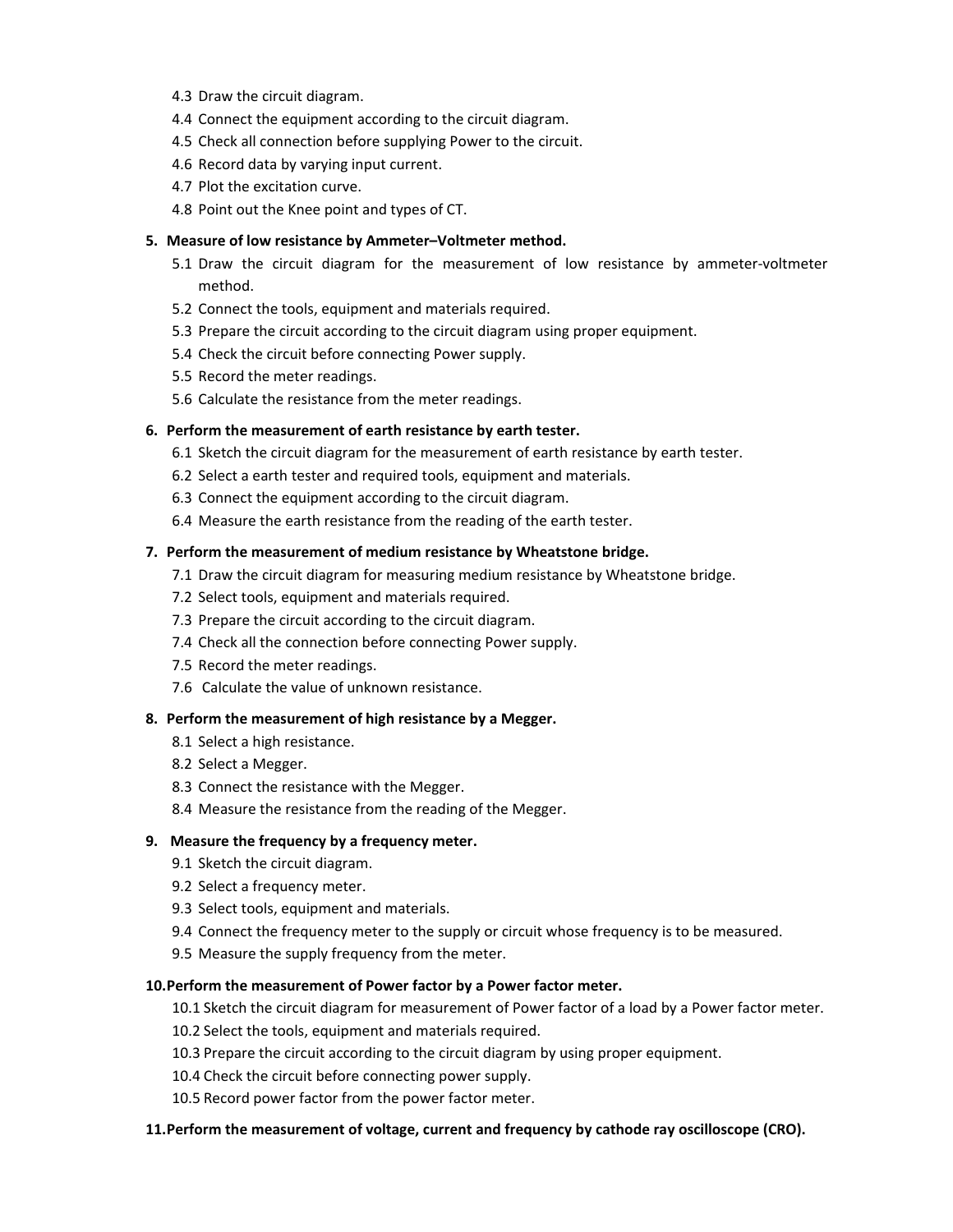11.1 Draw the circuit diagram for the measurement of voltage, current and frequency by CRO.

11.2 Select the tools, equipment and materials required.

11.3 Connect the equipment setting and connection according to the circuit diagram.

11.4 Measure the voltage, current and frequency of the circuit by CRO.

11.5 Prepare a report on it.

#### **REFERENCE BOOKS**

1. Electrical Measurements & Measuring Instruments

‐ Golding & Widdis.

2. A Course in Electrical & Electronic Measurements and Instrumentation

#### ‐ A.K Sawhney

3. A Text Book of Electrical Technology (volume-I)

#### ‐ B.L Theraja and A.K Theraja

4. Measurement of measuring Instrument

‐ J.B. Gupta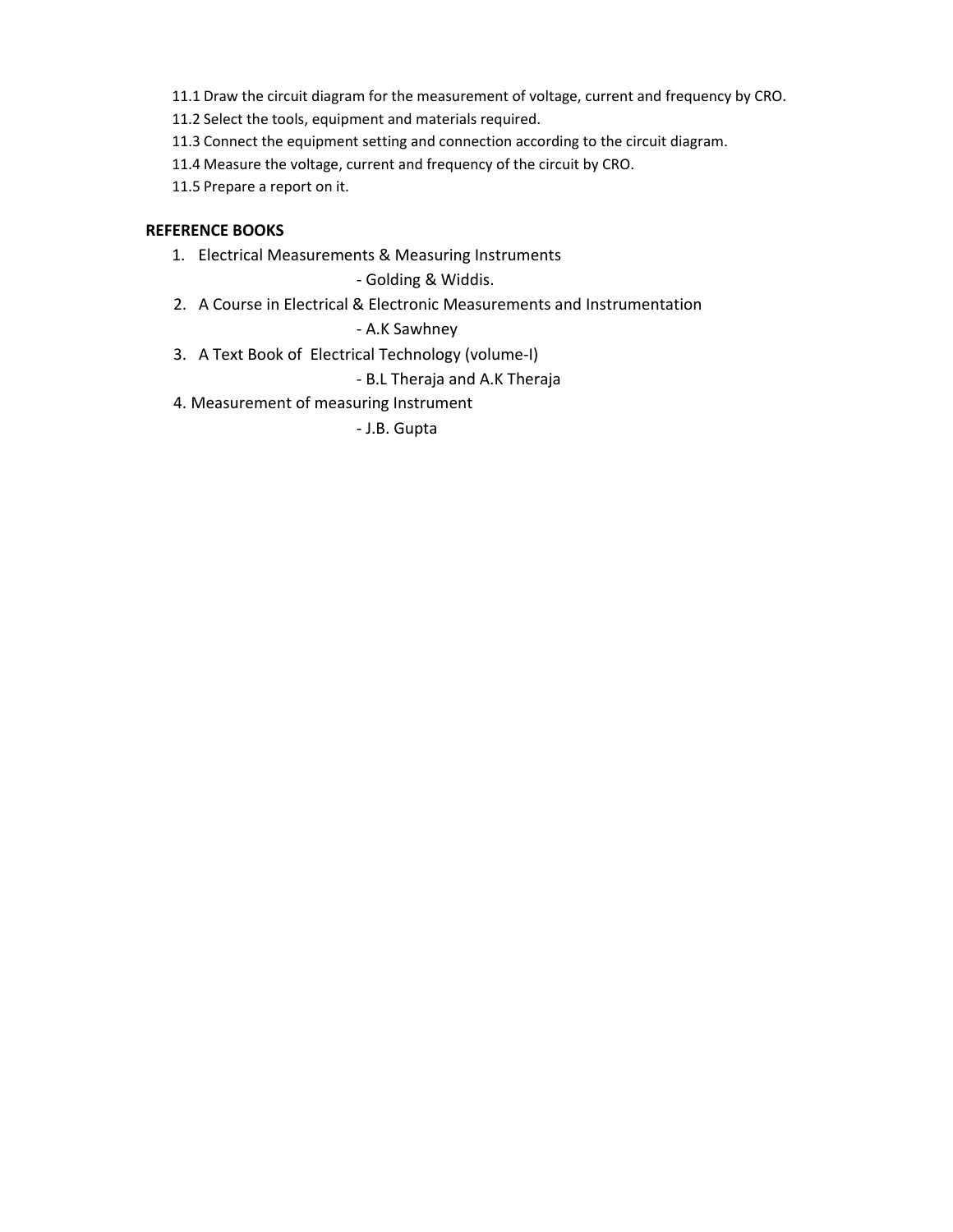# **6763 Transmission & Distribution of Electrical Power – I T P C 3 3 4**

#### **AIMS**

To provide the students with opportunities to acquire knowledge, skills and attitude in the area of transmission and distribution electrical power with special emphasizes on:

- Different types of transmission and distribution systems of electrical power.
- Comparison of different types of transmission and distribution systems.
- Electrical and Mechanical design of overhead lines.
- Survey of transmission and distribution line routes.
- Voltage regulation and Efficiency of transmission lines.

#### **SHORT DESCRIPTION**

Different systems of transmission; Aspect of transmission system; Mechanical design of overhead lines: support of overhead lines; conductors & conductor materials; Insulators; Effect of sag; Methods for survey of transmission/distribution line route; Voltage distribution of suspension insulator; Corona; Erection of poles and drawing of conductors of overhead lines; Electrical design of overhead line: Resistance of the line conductor; Skin effect of transmission line; Effect of inductance on transmission line; Effect of capacitance of overhead transmission line; Voltage regulation and efficiency of short transmission line.

#### **DETAIL DESCRIPTION**

#### **Theory:**

#### **1. Understand different systems of transmission of electrical power.**

- 1.1 Explain the transmission and distribution system of electrical power.
- 1.2 Categorize various systems of transmission and distribution of electrical power.
- 1.3 Define Feeder and Distributor.
- 1.4 Compare between Feeder & Distributor.
- 1.5 Distinguish between overhead and underground transmission and distribution system.
- 1.6 Explain the advantages of high voltage transmission over low voltage transmission.
- 1.7 Compare the cost of conductor of different overhead systems.
- 1.8 Compare the cost of conductor of underground system with overhead system.
- 1.9 Describe the process of choosing the working voltage for transmission and distribution system.
- 1.10 Calculate the most economic working voltage for transmission of electrical power.

#### **2. Perceive different aspects of transmission system.**

- 2.1 Express the equation for the most economic size of conductor using Kelvin's law.
- 2.2 Describe the limitations of the application of Kelvin's law to find out the economic size of the conductor.
- 2.3 Solve problems on Kelvin's law.
- 2.4 Explain the term system losses.
- 2.5 List the factors involved in system loss.
- 2.6 Explain how the system losses can be minimized.
- 2.7 Discuss the most economic power factor.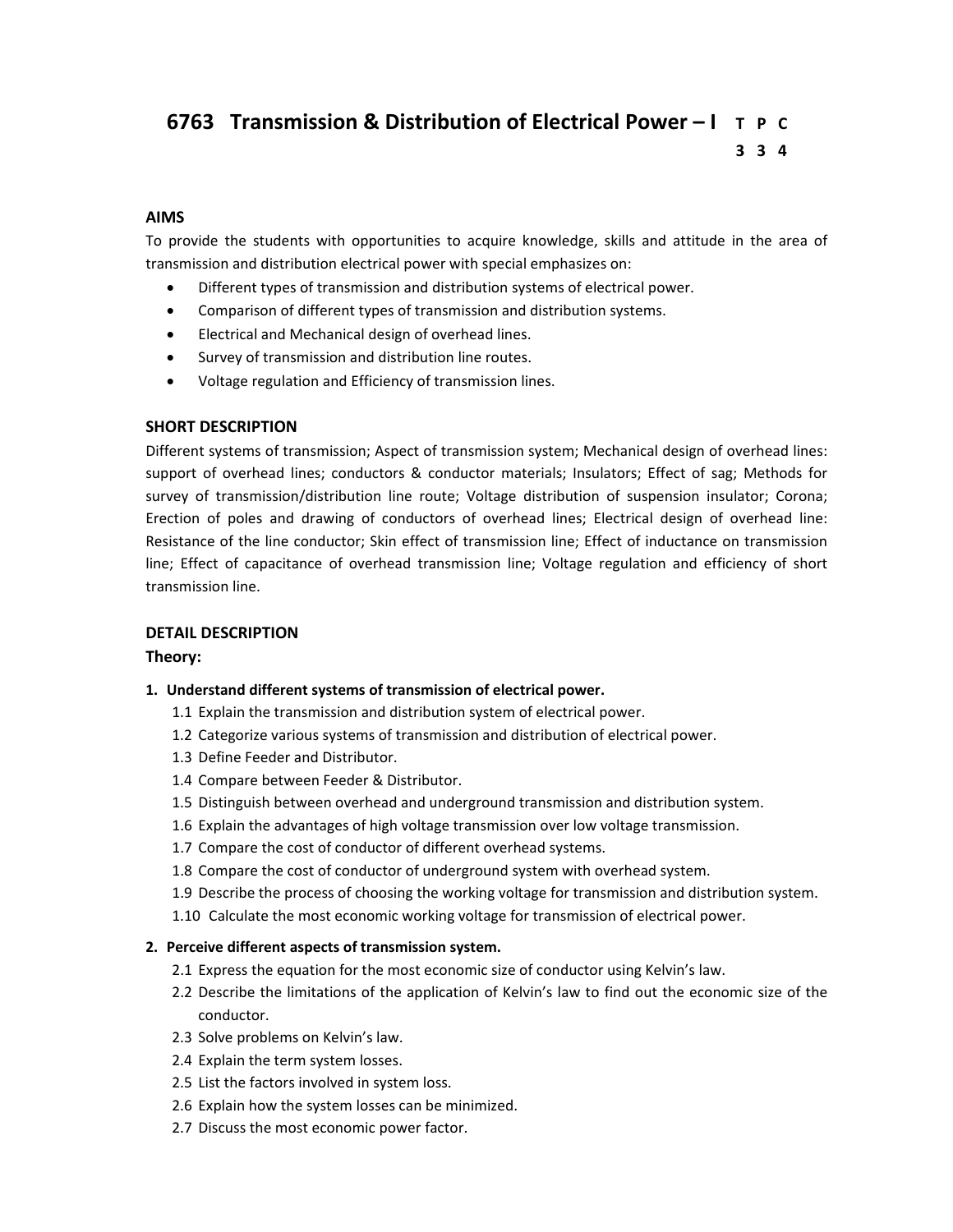- 2.8 Derive the equation for most economic power factor.
- 2.9 Solve problems on most economic power factor.

#### **3. Recognize the supports of overhead lines.**

- 3.1 Mention the main components of overhead lines.
- 3.2 Categorize the line supports.
- 3.3 Describe different types of line supports.
- 3.4 Mention the characteristics of line supports.
- 3.5 Explain the vibration dampers.

#### **4. Interpret the conductors and conductor materials.**

- 4.1 List different types of line conductors used in overhead transmission and distribution lines.
- 4.2 Mention at least five properties of conductor materials.
- 4.3 Compare the properties of Copper, Aluminum and ACSR conductors.

#### **5. Realize the line insulators and their characteristics.**

- 5.1 List different types of insulators.
- 5.2 Specify various types of insulating materials.
- 5.3 Describe the properties of insulating materials.
- 5.4 Explain the Pin and Suspension type insulators.
- 5.5 Compare the advantages and disadvantages of Pin and Suspension type insulator.
- 5.6 Mention the uses of different types of insulators.
- 5.7 List the causes of failure of insulators.
- 5.8 Explain different types of test of insulators.

#### **6. Understand sag and its effect.**

- 6.1 Explain the sag of transmission line.
- 6.2 List the factors affecting the sag.
- 6.3 Explain the spacing between conductors and span length.
- 6.4 Derive the formula to calculate the sag of conductors between two poles of equal height.
- 6.5 Derive the formula to calculate the sag of conductors between two poles of unequal heights considering effect of ice and wind pressure.
- 6.6 Solve problems on sag of transmission lines.
- 6.7 Explain the effects of vibration on the transmission line and prevention of vibration.
- 6.8 Describe the measure for the prevention of vibration.

#### **7. Perceive the methods for survey of transmission / distribution line route.**

- 7.1 List the Surveying Instruments required to survey of transmission / distribution lines.
- 7.2 Explain the uses, errors and accuracy of surveying instruments.
- 7.3 Describe the process of measuring the angles by compass, level and Theodolite.
- 7.4 Enumerate leveling, alignment, surveying and pegging of the route.
- 7.5 Explain the methods of measuring vertical and horizontal heights of T/D.
- 7.6 List the principle factors in routing overhead energy lines.

#### **8. Understand the voltage distribution of suspension insulator.**

- 8.1 Explain string efficiency.
- 8.2 Describe the methods of improving string efficiency.
- 8.3 Solve problems on string efficiency.
- 8.4 Deduce the equation of voltage distribution across each unit of a string of suspension insulators.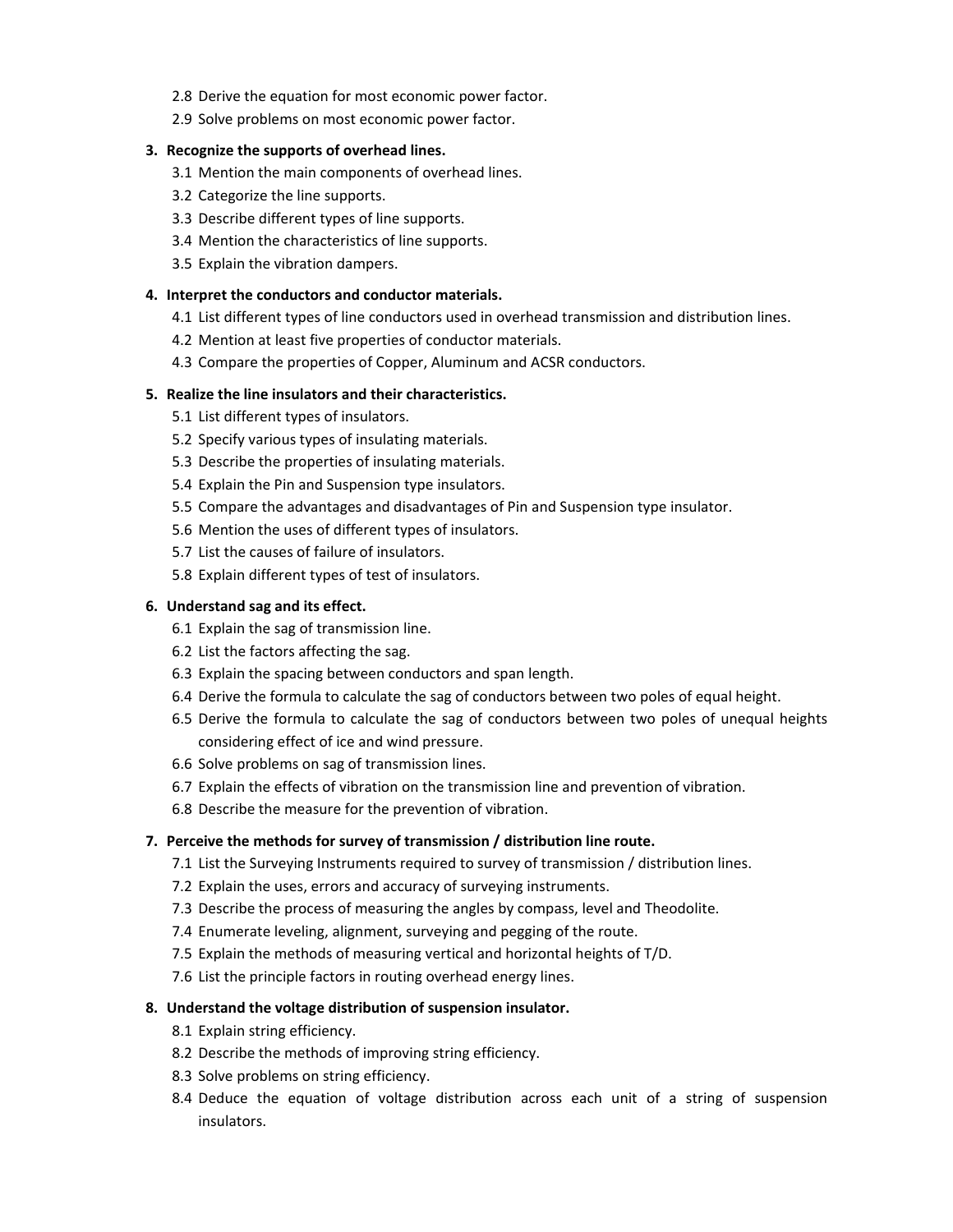- 8.5 Describe the methods of voltage grading in suspension insulators.
- 8.6 Illustrate the methods of equalization of voltage of suspension insulators by guard ring.
- 8.7 Solve problems on voltage distribution and voltage grading.

#### **9. Understand the phenomenon of corona.**

- 9.1 Define corona of overhead transmission line.
- 9.2 Discuss the effect of corona.
- 9.3 Explain at least four factors that affect corona.
- 9.4 Describe the advantages and disadvantages of corona.
- 9.5 Express the derivation of the relation for disruptive critical voltage, visual critical voltage and energy loss due to corona.
- 9.6 Discuss the methods for minimizing corona.

#### **10.Recognize the erection of poles / towers and drawing of conductors of overhead line.**

- 10.1 Describe the procedure of erection of poles of overhead transmission / distribution line.
- 10.2 Explain the procedure of erection of towers of overhead transmission line.
- 10.3 Describe the procedure of fixing cross arm and insulator.
- 10.4 Interpret the drawing of conductors of overhead lines.
- 10.5 Narrate the erection of stay / guy wire.

#### **11.View the resistance of line conductor.**

- 11.1 Describe the line constants of transmission line.
- 11.2 Express the deduction of the equation for calculating resistance of the line conductor.
- 11.3 Solve problems on the resistance of the line conductor.

#### **12.Understand the skin effect of transmission line.**

- 12.1 Explain the skin effect of transmission line.
- 12.2 Express the equation for calculating skin effect.
- 12.3 Describe the proximity effect.

#### **13.Realize the effect of inductance on transmission line.**

- 13.1 Explain the flux linkage of a conductor due to internal and external flux.
- 13.2 Express the deduction of the equation for inductance of a single phase and three phase overhead transmission line in terms of Geometrical Mean Distance (GMD) and Geometrical Mean Radius (GMR).
- 13.3 Solve problems on inductance of single phase and three phase lines.
- 13.4 Describe the inductance of three-phase line with double circuit.
- 13.5 Explain the transposition of line conductors.

#### **14.Understand the effect of capacitance of overhead transmission line.**

- 14.1 Explain the electric potential of a transmission line.
- 14.2 Express the derivation of the equation to calculate the capacitance of single phase and three phase overhead transmission line.
- 14.3 Solve problems on capacitance of single phase and three phase overhead transmission line.
- 14.4 Explain the capacitance of double circuit three phase overhead line.
- 14.5 Narrate Ferranti effect.

#### **15.Interpret the voltage regulation and efficiency of short transmission line.**

- 15.1 Classify overhead transmission line.
- 15.2 Express the equation to calculate the voltage regulation of overhead short transmission line.
- 15.3 Derive the equation to calculate efficiency of overhead short transmission line.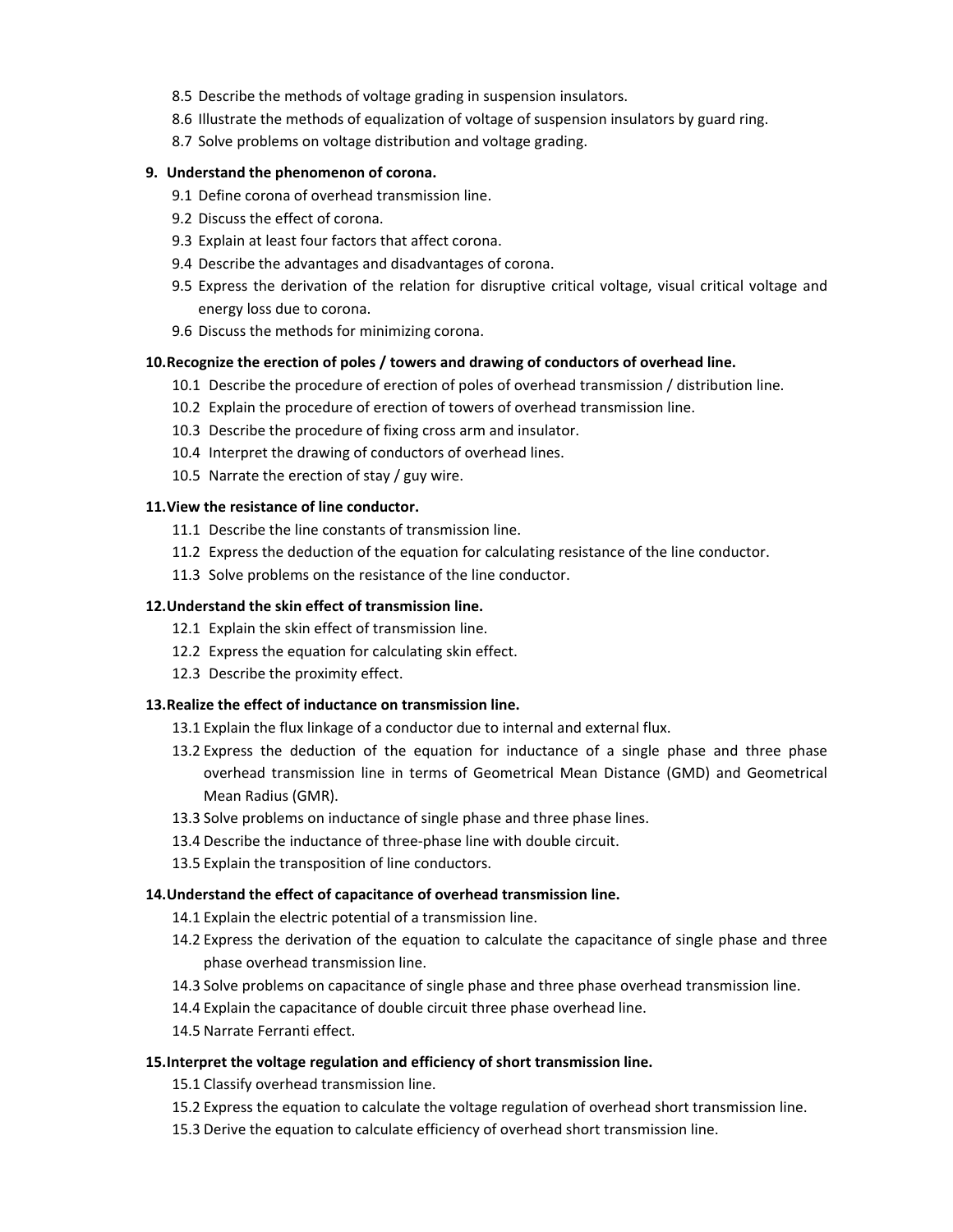- 15.4 Identify the effect of load energy factor on voltage regulation and efficiency of overhead short transmission line.
- 15.5 Draw vector diagram of a short transmission line.
- 15.6 Solve problems on voltage regulation and efficiency of overhead short transmission line.

#### **PRACTICAL:**

- **1. Make a table for cost of conductor by considering same distance and voltage level.** 
	- 1.1 Select different types of conductor.
	- 1.2 Fix up distance and voltage level.
	- 1.3 Collect price list of conductors.
	- 1.4 Prepare a table.

#### **2. Survey and estimate the electrical loads of an area.**

- 2.1 Select the area / section of which the electrical loads are to be surveyed.
- 2.2 Observe and record the load of each point of the area.
- 2.3 Calculate the average load of a specific area and the sub‐area.
- 2.4 Calculate the load of main circuit and sub-circuits.

#### **3. Plot the chronological load curve, integrated load curve, actual load curve and ideal load curve.**

- 3.1 Collect the data from data table of experiment number one.
- 3.2 Plot the chronological load curve
- 3.3 Draw the integrated load curve.
- 3.4 Sketch the actual load curve.
- 3.5 Draw the ideal load curve.

#### **4. Perform the calculation of most economical Power factor (graphically).**

- 4.1 Select the formula to calculate the most economical Power factor.
- 4.2 Collect the data from a typical mathematical problem.
- 4.3 Calculate the most economical power factor.
- **5. Perform the selection of economical voltage for generation, transmission and distribution of electrical energy.**
	- 5.1 Select generating voltage.
	- 5.2 Choice voltage for transmission and distribution of electrical power.
	- 5.3 Specify required type of insulators and poles.

#### **6. Prepare the layout diagram of an electrical project.**

- 6.1 Draw the layout of the selected electrical project.
- 6.2 Sketch the complete wiring diagram of the electrical project showing transmission line, distribution line and service mains.
- 6.3 Indicate the energy source.
- **7. Perform the identification of different components of LT and HT over head lines.** 
	- 7.1 Identify the components of LT over head lines.
	- 7.2 Specify the components of HT over head line.
	- 7.3 Follow safety practices.
	- 7.4 Prepare a report.
- **8. Perform the measurement of the horizontal distance between poles.**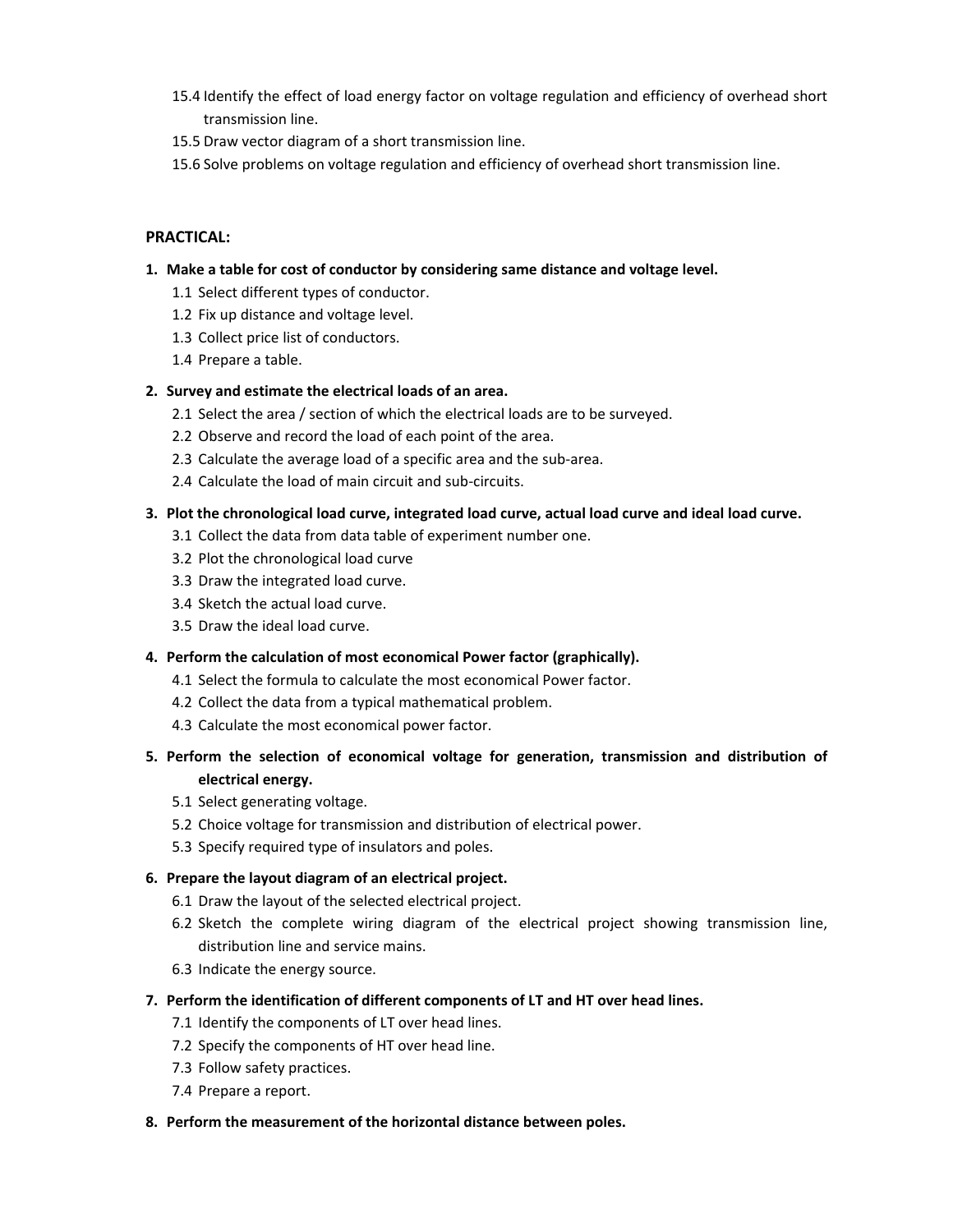- 8.1 Collect the instruments/ equipment commonly used in surveying.
- 8.2 Measure the horizontal distance between poles over different ground conditions using tape and chain.
- 8.3 Record the measurement of distance.
- 8.4 Plot the line route showing the measurements.

#### **9. Perform the measurement of the angles and heights of poles / towers.**

- 9.1 Select the instruments for measuring angles and heights of poles.
- 9.2 Measure horizontal angles.
- 9.3 Measure vertical angles.
- 9.4 Measure vertical heights of poles / towers.

#### **10.Perform the measurement of sag of a transmission / distribution line.**

- 10.1 Set the Theodolite/Total station in first position and measure the angle.
- 10.2 Set the Theodolite/Total station in second position and measure the angle.
- 10.3 Calculate the sag of a transmission / distribution line using Theodolite.
- 10.4 Prepare a report.

#### **REFERENCE BOOKS**

- 1. A Course in Electrical Energy JB Gupta.
- 2. Principles of Energy System VK Mehta.
- 3. Transmission & Distribution of Electrical Power ‐ H. Cotton.
- 4. Electrical Energy system 3<sup>rd</sup> Revised Edition Ashfaq Husain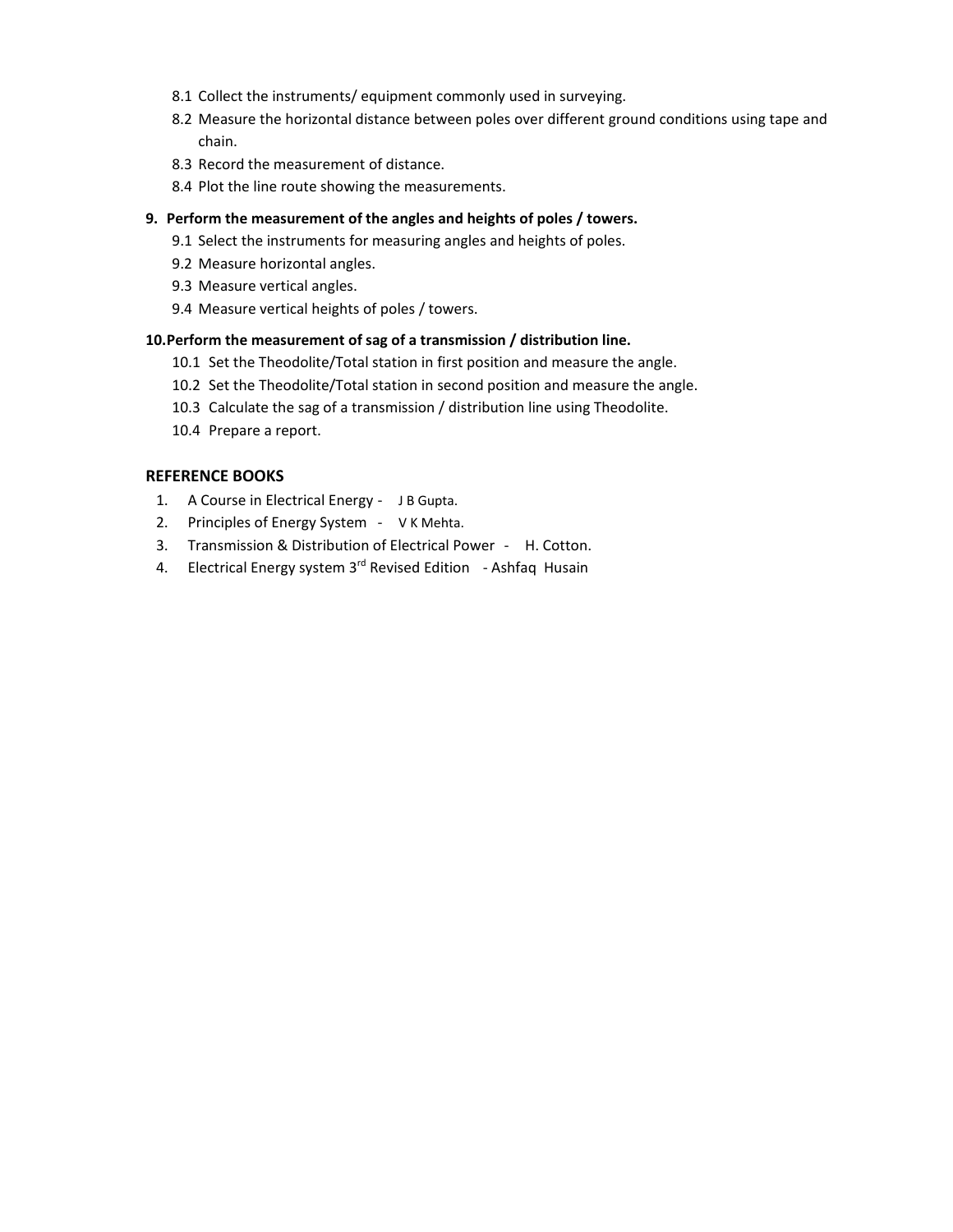#### **2 3 3**

#### **AIMS**

To provide the students with opportunities to acquire knowledge, skills and attitude in the area of communication engineering with special emphasizes on:

- Various types of modulation demodulation
- Radio receiver and transmitter
- Telephone system
- Digital communication system
- Communication switching system
- Optical fiber communication
- Satellite communication
- Modem and mobile communication

#### **SHORT DESCRIPTION**

Communication networks; Modulation; Demodulation Receiver and Transmitter; Telephone system; Digital communication; Communication switching system; Optical fiber; Satellite communication; Digital Communication, Modem and mobile communications.

#### **DETAIL DESCRIPTION**

#### **Theory:**

#### **1. Understand the features of communication network.**

- 1.1 Mention the allocation of frequency bands for various communication systems.
- 1.2 Explain the nature of Audio, Video, Digital data.
- 1.3 Explain Channel band width and Channel capacity.
- 1.4 Describe different types of internal and external noise, noise figure and SNR (signal to noise ratio).
- 1.5 State the variety of communication networks.
- 1.6 State the nature of satellite communications.
- 1.7 Basic communication system with block diagram.

#### **2. Understand the features of modulation.**

- 2.1 Explain the Amplitude Modulation.
- 2.2 Drive the equation for the amplitude modulated wave.
- 2.3 Define Modulation index, depth of modulation, SSB, SSB‐SC, DSB, DSB‐SC and VSB modulation.
- 2.4 Derive the equation for frequency modulated wave (without analysis of Besel function).
- 2.5 State the meaning of the terms Modulation index, Maximum frequency deviation and Deviation ratio of FM wave.
- 2.6 Difference between Amplitude and Frequency modulation.
- 2.7 Explain the PPM, PDM and PWM signals and describe its application.
- 2.8 State the principles of Multiplexing and Demultiplexing.
- 2.9 Explain the principles of FDM and TDM with block diagram.

#### **3. Understand the Modulator and Demodulator.**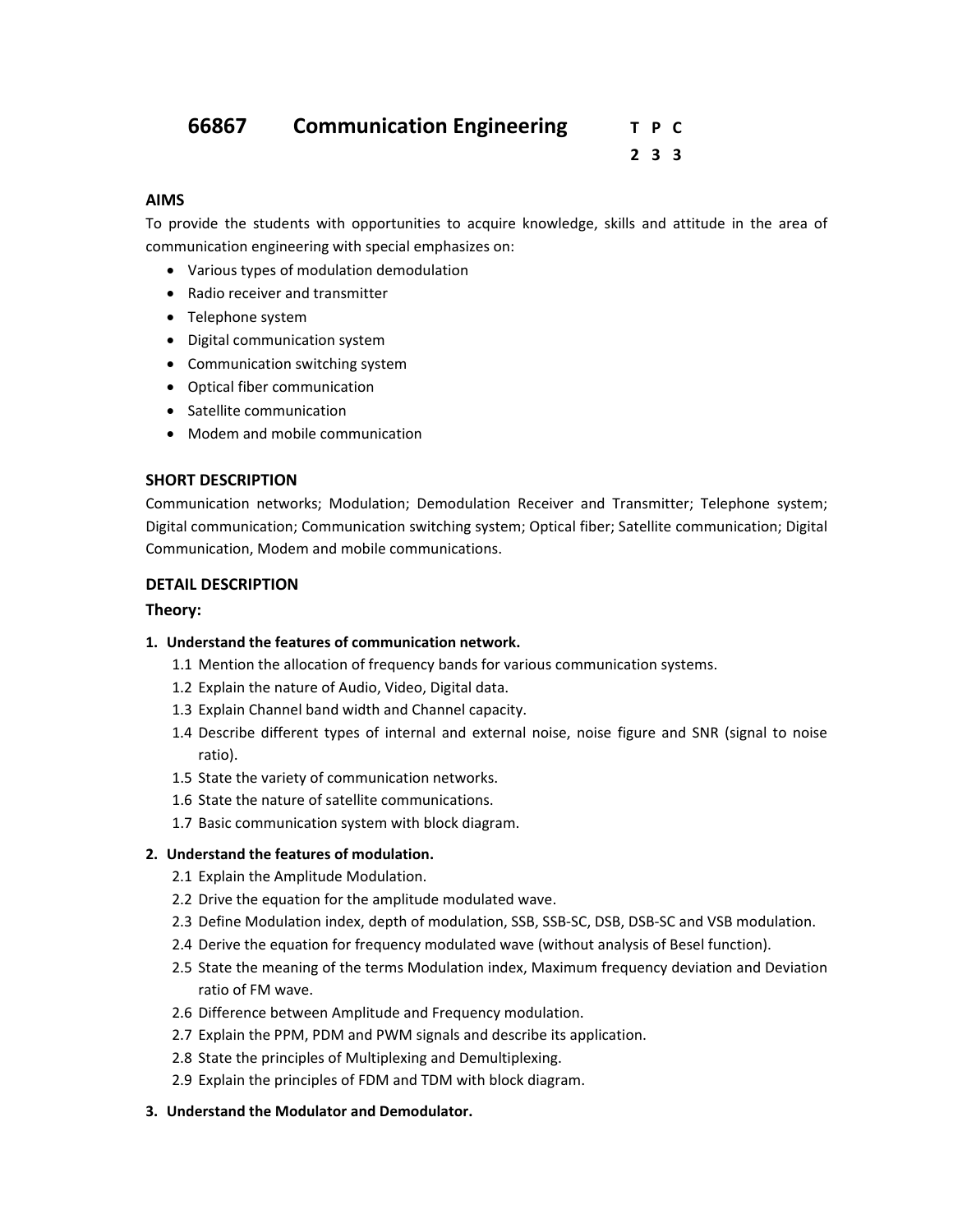- 3.1 Explain the principles of operation of Collector modulator, Base modulator, Balanced modulator, Suppressed carrier balanced modulator and Varactor diode modulator (without equation deduction).
- 3.2 State the basic principles of SSB‐SC generation and QAM.
- 3.3 Mention the methods of AM detection.
- 3.4 Explain the operation of a Linear (diode) detector.
- 3.5 Mention the methods of FM detection.
- 3.6 Explain the working principle of various FM detectors.
- 3.7 List the advantages of Ratio detector over Foster seely discriminator circuit.

#### **4. Understand the features of radio Receiver and Transmitter.**

- 4.1 Explain the block diagram of AM transmitter.
- 4.2 Explain the operation of SSB transmitter with block diagram.
- 4.3 Explain the block diagram of Super heterodyne AM receiver with wave form.
- 4.4 Explain the block diagram of Armstrong system FM transmitter.
- 4.5 Explain the sensitivity, Selectivity, Fidelity and Signal to Noise Ratio (SNR).

#### **5. Understand the features of a telephone system.**

- 5.1 State telephone system.
- 5.2 Describe the working principle of modern a Modern telephone hand set transmitter and receiver (without deduction of equation).
- 5.3 Describe the operation of automatic subscriber telephone set.
- 5.4 Describe advantages & disadvantages of side tone.
- 5.5 Describe the tones used in automatic telephone.
- 5.6 Describe about a digital telephone set.
- 5.7 Define different types of telephone exchange.

#### **6. Understand the concept of Digital communication.**

- 6.1 State the advantages of Digital communication.
- 6.2 Describe the sampling theorem.
- 6.3 Describe the quantization and coding principle of PCM.
- 6.4 Mention different types of media used for data transmission.
- 6.5 Describe the function of line driver and line receiver.
- 6.6 Describe synchronous and asynchronous mode of data transfer.
- 6.7 Describe the function of USART.

#### **7. Communication switching system.**

- 7.1 Define communication switching.
- 7.2 Mention different types of communication switching (analog and digital).
- 7.3 Functions of switching system.
- 7.4 Characteristics of switching system.
- 7.5 Describe centralized and distributed stored program (SPC) switching system.
- 7.6 Define the following: Message, Circuit and Packet switching, STS and TST switching.
- 7.7 Mention the different types of cables and connectors.

#### **8. Understand Optical Fiber.**

- 8.1 Define Optical Fiber.
- 8.2 Basic block diagram of Optical communication system.
- 8.3 Construction of optical fiber.
- 8.4 Advantages and disadvantages of optical fiber.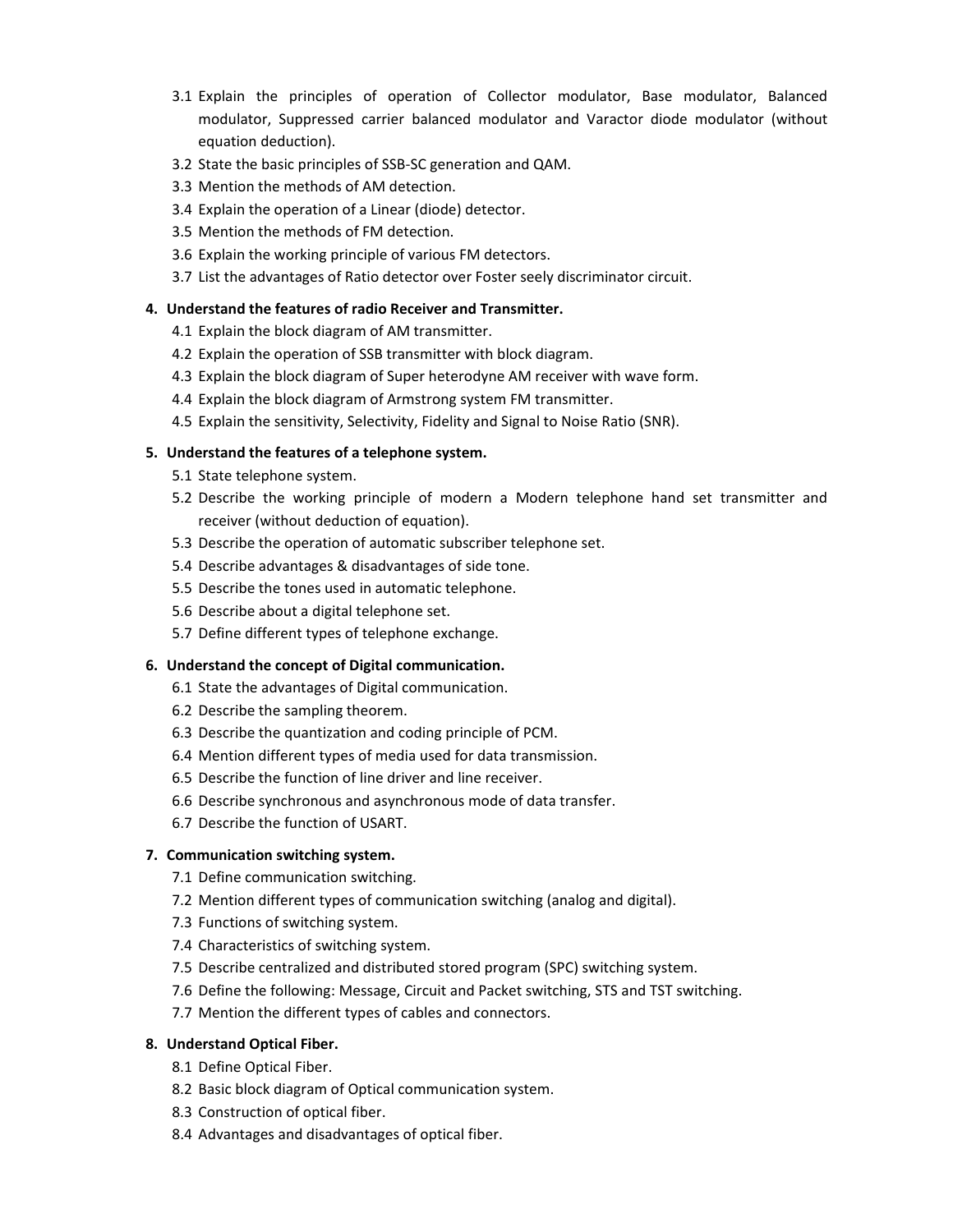- 8.5 Mention different types of light sources and detectors of optical fiber.
- 8.6 Describe different types of optical fiber splices.

#### **9. Understand the satellite communication.**

- 9.1 Discuss the principles of satellite communication.
- 9.2 Describe the advantages of satellite communication.
- 9.3 Describe satellite earth station with block diagram.
- 9.4 Describe the working principle of VSAT.
- 9.5 Describe the applications of various satellites.
- 9.6 List different locations of satellite earth station in Bangladesh.
- 9.7 Describe the status and features of Bangabandhu Satellite‐I.

#### **10.Understand the digital communications.**

- 10.1 Describe the working principle of Facsimile.
- 10.2 Function of MODEM in data communication.
- 10.3 State the application of digital communication network.
- 10.4 Describe the local area network.
- 10.5 Describe the wide area network.
- 10.6 Describe Ethernet.
- 10.7 Define ISDN, SDH, STN, SONET, FDDI, Internet and WWW, WAP, VOIP.

#### **11.Understand the Mobile communications.**

- 11.1 State the mobile communication systems.
- 11.2 List the application of mobile communication.
- 11.3 Describe the simple Mobile Network system.
- 11.4 Describe the function of base station of mobile communication system.
- 11.5 Define GSM, CDMA, FDMA, WIMAX, Bluetooth, Wi‐fi.
- 11.6 Describe briefly 1G, 2G, 3G, 3.5G, 4G and 5G.

#### **12. Recognize Supervisory Control and Data Acquisition (SCADA) system**

- 12.1 Define Supervisory Control and Data Acquisition
- 12.2 Describe General features of SCADA system
- 12.3 Explain Functions and Applications of SCADA Networks
- 12.4 Narrate Structure of a SCADA Communications Protocol
- 12.5 Illustrate a Prototype View of SCADA Systems
- 12.6 SCADA Communication protocols: Past, Present and Future.
- 12.7 Describe Reliability, Redundancy and Safety Issues of SCADA system.

#### **PRACTICAL:**

#### **1. Study the operation of Amplitude modulator.**

- 1.1 Select the required equipment, tools and materials.
- 1.2 Connect the circuit and equipment.
- 1.3 Input different modulations and carrier signals.
- 1.4 Record the required data.
- 1.5 Calculate the modulation index for each set of data.

#### **2. Study the operation of Frequency modulator.**

- 2.1 Select the required equipment, tools and materials.
- 2.2 Setup the circuit board and the equipment.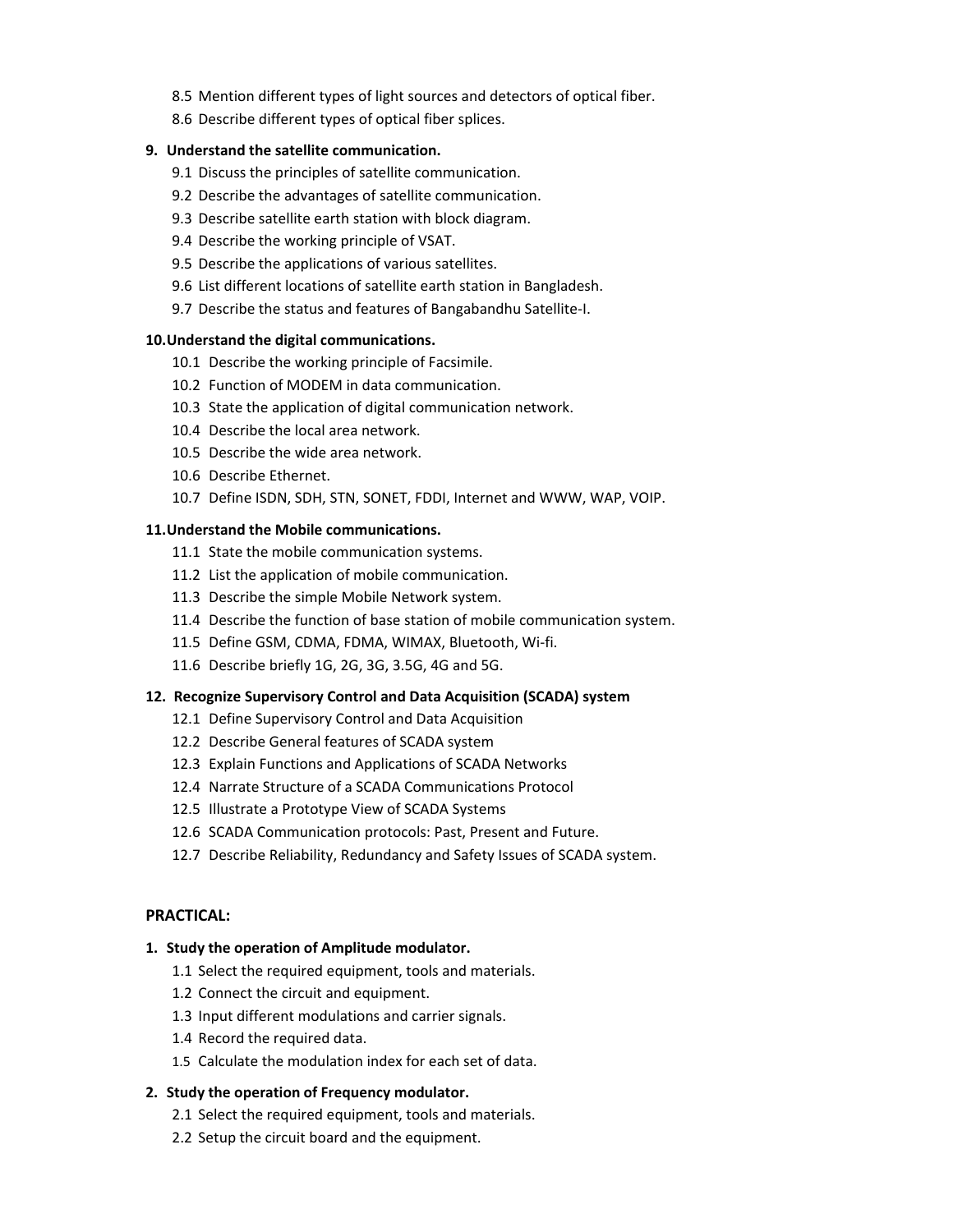- 2.3 Input the proper signals.
- 2.4 Make the proper adjustment.
- 2.5 Observe the FM wave.

#### **3. Study the operation of Amplitude demodulator.**

- 3.1 Select the required equipment, tools and materials.
- 3.2 Connect the circuit and equipment.
- 3.3 Input different modulated signals.
- 3.4 Observe the output wave.

#### **4. Study the operation of Frequency demodulator.**

- 4.1 Select the required equipment, tools and materials.
- 4.2 Setup the circuit board and the equipment.
- 4.3 Input the proper signals.
- 4.4 Make the proper adjustment.
- 4.5 Observe the output wave.

#### **5. Study the Super heterodyne AM radio receiver.**

- 5.1 Select a radio receiver and required tools & materials.
- 5.2 Identify the circuit diagram of receiver.
- 5.3 Make the list of the components.
- 5.4 Trace the circuit of the receiver.

#### **6. Study the modern telephone hand set transmitter and receiver.**

- 6.1 Select a modern telephone set.
- 6.2 Identify the transmitting and receiving section.
- 6.3 Make a list of components.

#### **7. Study the Optical Fiber communication system.**

- 7.1 Select the required equipment, tools and materials.
- 7.2 Identify the transmitting and receiving section.
- 7.3 Connect the circuit and equipment.
- 7.4 Observe the output.

#### **8. Study the Optical Fiber joints and couplers.**

- 8.1 Select required tools & materials.
- 8.2 Make Optical Fiber joints.
- 8.3 Test the joint.

#### **9. Study the satellite home receiving system.**

- 9.1 Select required tools & materials.
- 9.2 Connect the satellite receiver with antenna and TV receiver.
- 9.3 Adjust the channel frequency.
- 9.4 Observe different channels.

#### **10.Field visit for gathering practical experience on SCADA system.**

- 10.1 Make a communication with the authority of PGCB.
- 10.2 Arrange a field visit.
- 10.3 Prepare a report on SCADA system.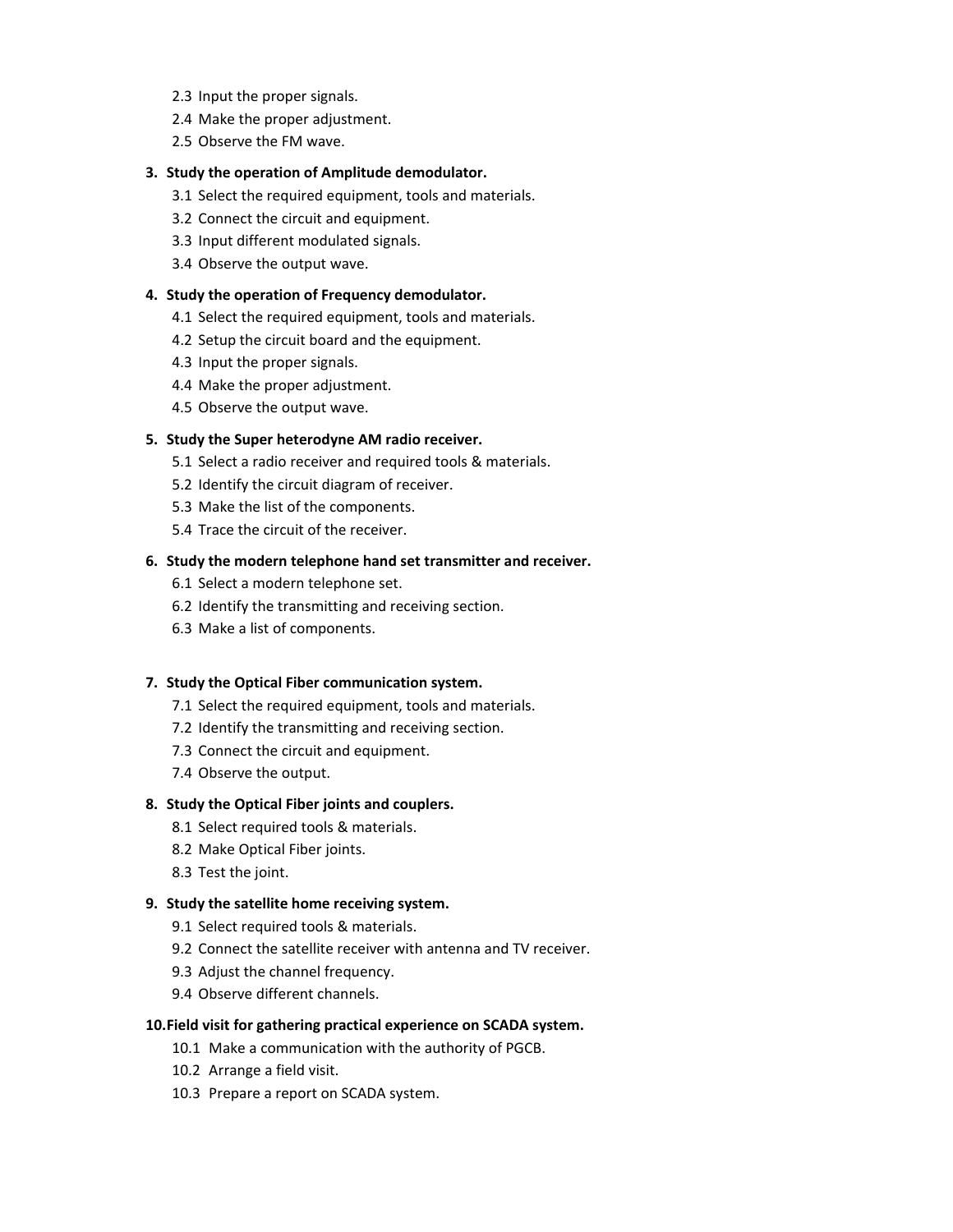The student will visit the nearest automatic telephone exchange, digital telephone exchange, Grameen phone network system, Bangladesh Railway, Ground satellite station and VSAT.

#### **REFERENCE BOOKS**

- 1. Introduction to Telecommunication ‐ Marion Cole
- 2. Mobile Communications John Schiller
- 3. Satellite Communications ‐ DC Agarwal
- 4. Optical Fiber and Fiber Optic Communication system Subir Kumar Sarker.
- 5. Mobile and Personal Communication System and Service ‐ Raj Pandya.
- 6. Cellular Mobile system Engineering ‐ Saleh Faruque.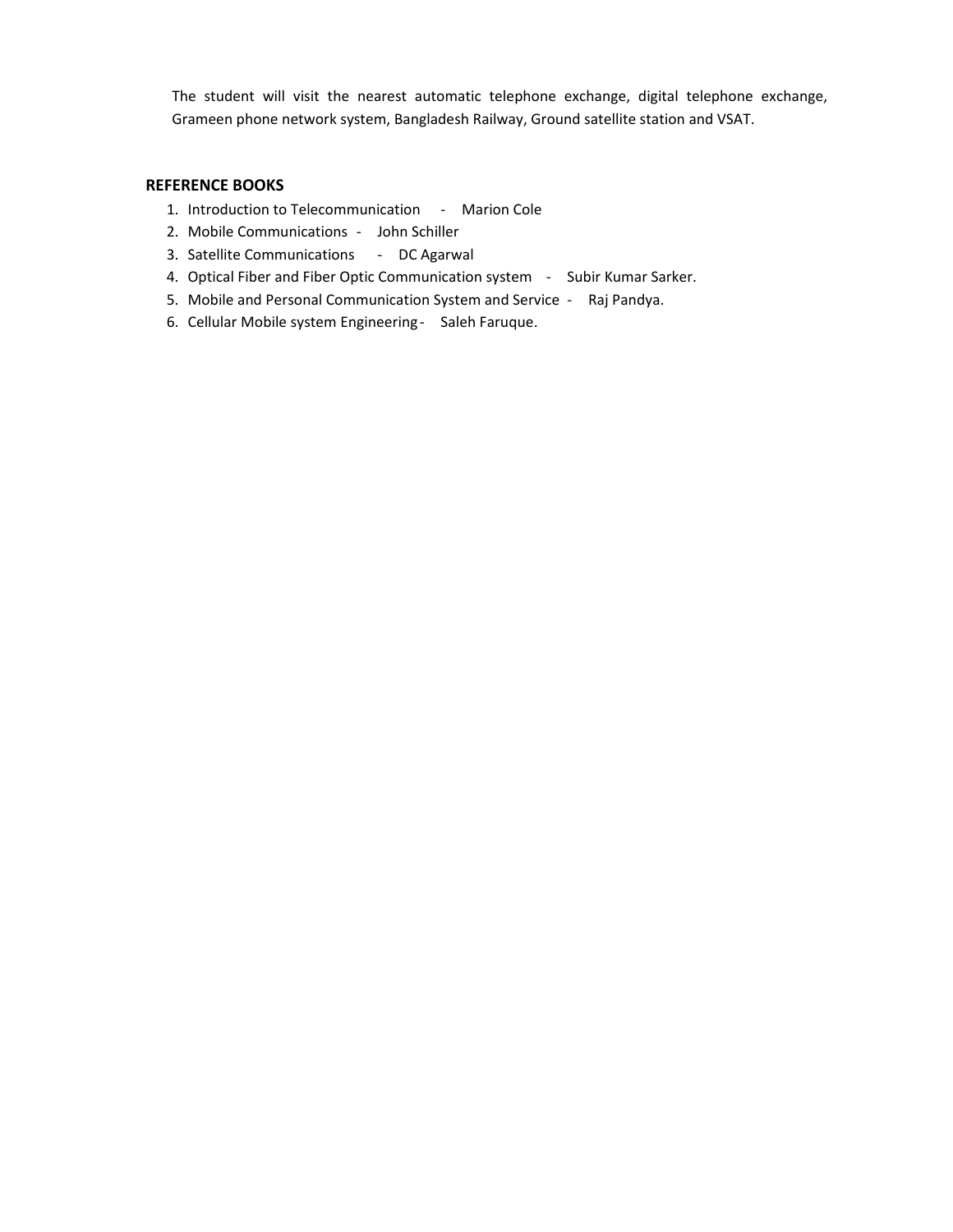### **66868 Microcontroller & PLC T P C**

 **2 3 3**

#### **AIMS**

To provide the students with opportunities to acquire knowledge, skills and attitude in the area of Microcontroller and PLC emphasizes on:

- The Fundamentals of microcontroller.
- The features of the 8051 microcontroller.
- The architecture of 8051 microcontroller.
- Develop C language program for the 8051 microcontroller.
- Understand I/O port Programming.
- Understand the Timer and Counter of the 8051.
- Interfacing LCD and Real world devices.
- Relay logic control
- Ladder diagram elements and programming.

#### **SHORT DESCRIPTION**

Fundamentals of microcontroller, hardware of 8051, instruction set, Assembly language programming, C programming, Timer, Interrupt, DC motor interfacing, Stepper motor interfacing, interfacing LCD display, Relay logic control, Fundamentals of PLC, PLC ladder diagram programming, Inter relay, Jump and Call, Timer and Counter.

#### **DETAIL DESCRIPTION**

#### **Theory:**

#### **1. Understand the Fundamentals of Micro controller.**

- 1.1 Define Microcontroller.
- 1.2 Mention the types of Microcontroller.
- 1.3 Compare CISC and RISC.
- 1.4 Mention the field of Microcontroller applications.
- 1.5 List the commercial Microcontrollers with salient features
- 1.6 Mention the criteria for choosing a microcontroller

#### **2. Understand Features and Architecture of the Intel 8051 Microcontroller.**

- 2.1 Define 8051 family.
- 2.2 Mention the features of the Intel 8051 microcontroller and PIC.
- 2.3 Compare the features of different member of the 8051 family.
- 2.4 Describe the simplified Block diagram of the Intel 8051 microcontroller.
- 2.5 Explain the programming model of the 8051 microcontroller.
- 2.6 Describe the memory organization of the 8051 microcontroller mentioning the function of SFR, Register bank, bit addressable & general purpose RAM.
- 2.7 State the function of each flag of the PSW register.
- 2.8 Explain the pins and signals of the 8051 microcontroller.
- 2.9 Describe the Clock and Reset circuits of the 8051.
- 2.10 Compare Atmel 89C2051 and 89C4051 with 8051.

#### **3. Understand Programming 8051 using C programming.**

3.1 Mention the reasons for writing program in C.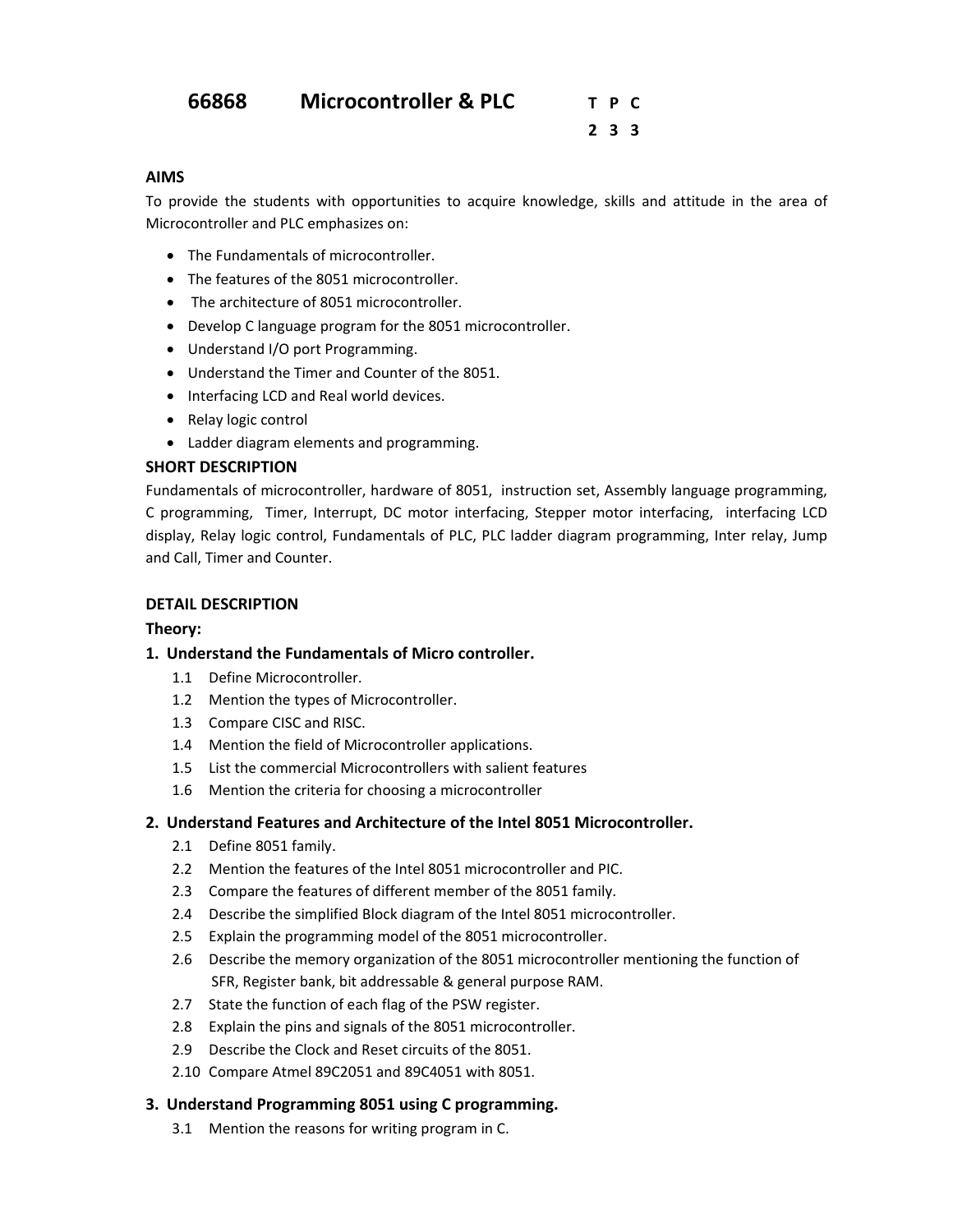- 3.2 List C data types and operators for 8051
- 3.3 Describe creating time delay in C.
- 3.4 Write program in C for sending data to port, Accessing code ROM, Data serialization and Interrupt operation.

#### **4. Understand the 8051 Timer and Counter**

- 4.1 List the function of a timer.
- 4.2 Discuss the mode of operation of a timer.
- 4.3 Describe the function of each bit of TMOD & TCON Register.
- 4.4 Write code for setting timer in different mode.
- 4.5 Explain the procedure of starting, stopping and controlling timer.
- 4.6 Calculate the initial value of timer for creating a certain delay.
- 4.7 Write subroutine for creating delay of certain amount of time using Timer.
- 4.8 Develop program for generating square wave.
- 4.9 Describe the Timer as an event counter.

#### **5. Understand the Interrupt of the 8051 Microcontroller.**

- 5.1 List the source of interrupt of the 8051.
- 5.2 Define Interrupt service routine (ISR).
- 5.3 Mention the interrupt priority and vector locations.
- 5.4 Describe each bit of the interrupt enable (IE) register.
- 5.5 Describe the procedure of enabling and disabling interrupt.
- 5.6 Mention the steps in executing an interrupt.
- 5.7 Describe the register protection during interrupt.
- 5.8 Describe External Hardware, Timer and Serial communication Interrupt.
- 5.9 State the common problem with interrupt.

#### **6. Understand LCD and Real world Interfacing.**

- 6.1 Describe the pin diagram of LCD.
- 6.2 Describe the Instruction register, data register and busy flag.
- 6.3 List the LCD command codes,
- 6.4 Write Program for displaying data to LCD.
- 6.5 Describe the organization of a matrix Keyboard.
- 6.6 Explain the steps to detect and identify the key pressed.
- 6.7 Describe interfacing ADC/DAC chips to the 8051.
- 6.8 Develop program for Speed control a DC motor, a Stepper motor, display a word by DOT matrix display.

#### **7. Understand PLC and its Input output (I/O) module.**

- 7.1 Define PLC.
- 7.2 Describe Historical background of a PLC.
- 7.3 Mention the difference between PLC and computer.
- 7.4 Explain the block diagram of a PLC.
- 7.5 Mention the configuration of a PLC.
- 7.6 Define I/O module.
- 7.7 Mention the functions of input and output module.

#### **8. Recognize Switch, Sensors and Relays.**

8.1 Define Switch, Sensors and Relay.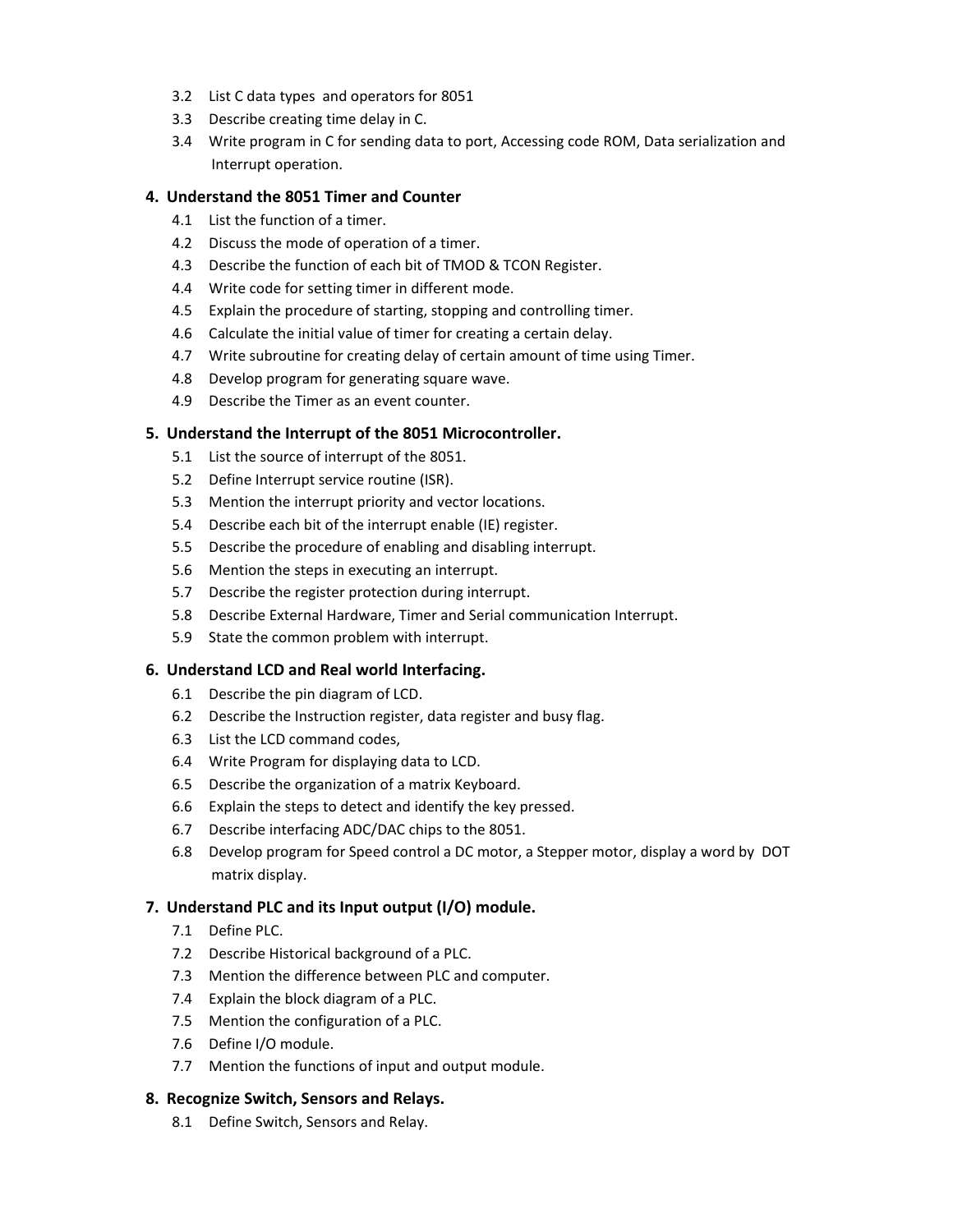- 8.2 Mention various types of Switches using symbol and narrate it briefly.
- 8.3 Classify the Sensors.
- 8.4 Explain Photo sensor, Proximity sensor, RTD and thermocouple.
- 8.5 Define Relay.
- 8.6 Describe the types of relay with symbol.
- 8.7 Illustrate internal structure and pin configuration of Relay.

#### **9. Understand the PLC Ladder Diagram Programming.**

- 9.1 List the PLC languages defined by International Electro-technical Commission (IEC).
- 9.2 Define ladder diagram.
- 9.3 Identify the standard IEC symbols used for input and output devices.
- 9.4 Mention the notation used for I/O address.
- 9.5 Draw the ladder diagram for Logic functions, latching and multiple outputs.

#### **10. Understand the Internal Relay (IR), Jump, Call and Comparator in PLC.**

- 10.1 State the meaning of Internal relay.
- 10.2 Describe the method of using internal relay.
- 10.3 Mention the different ways of expressing internal relay addresses.
- 10.4 Describe the one-shot and Set/Reset operation.
- 10.5 Discuss the conditional Jump in ladder diagram.
- 10.6 Describe the use of subroutine in ladder diagram.
- 10.7 Discuss the comparator instruction in ladder diagram.
- 10.8 Draw the ladder diagram for Logic functions, latching and multiple outputs.

#### **11. Understand the Timer and Counter in PLC.**

- 11.1 State the necessity of Timer and Counter in PLC.
- 11.2 Describe the types of Timer with symbol.
- 11.3 Explain the function of Timer in PLC.
- 11.4 Classify the types of Counter with symbol.
- 11.5 Narrate the counter application in PLC Programming.
- 11.6 Draw the ladder diagram for Blinking light, Automatic Traffic light control, Batch mixing operation control, Water level control.

#### **PRACTICAL:**

#### 1 Test a program to take a value of X and get the value of  $X^2$  and see the output on port P2.

- 1.1 Draw the flow chart of the program.
- 1.2 Start an IDE .
- 1.3 Type the program.
- 1.4 Save the program.
- 1.5 Compile the program
- 1.6 Run the Simulator and observe the execution of the program.

#### **2 Develop and test a program for displaying 0 to 9 using 7‐Segment display.**

- 2.1 Draw the Flow chart of the program.
- 2.2 Type and save the program.
- 2.3 Compile the program.
- 2.4 Download the Hex code program to 8051 code memory.
- 2.5 Construct the circuit.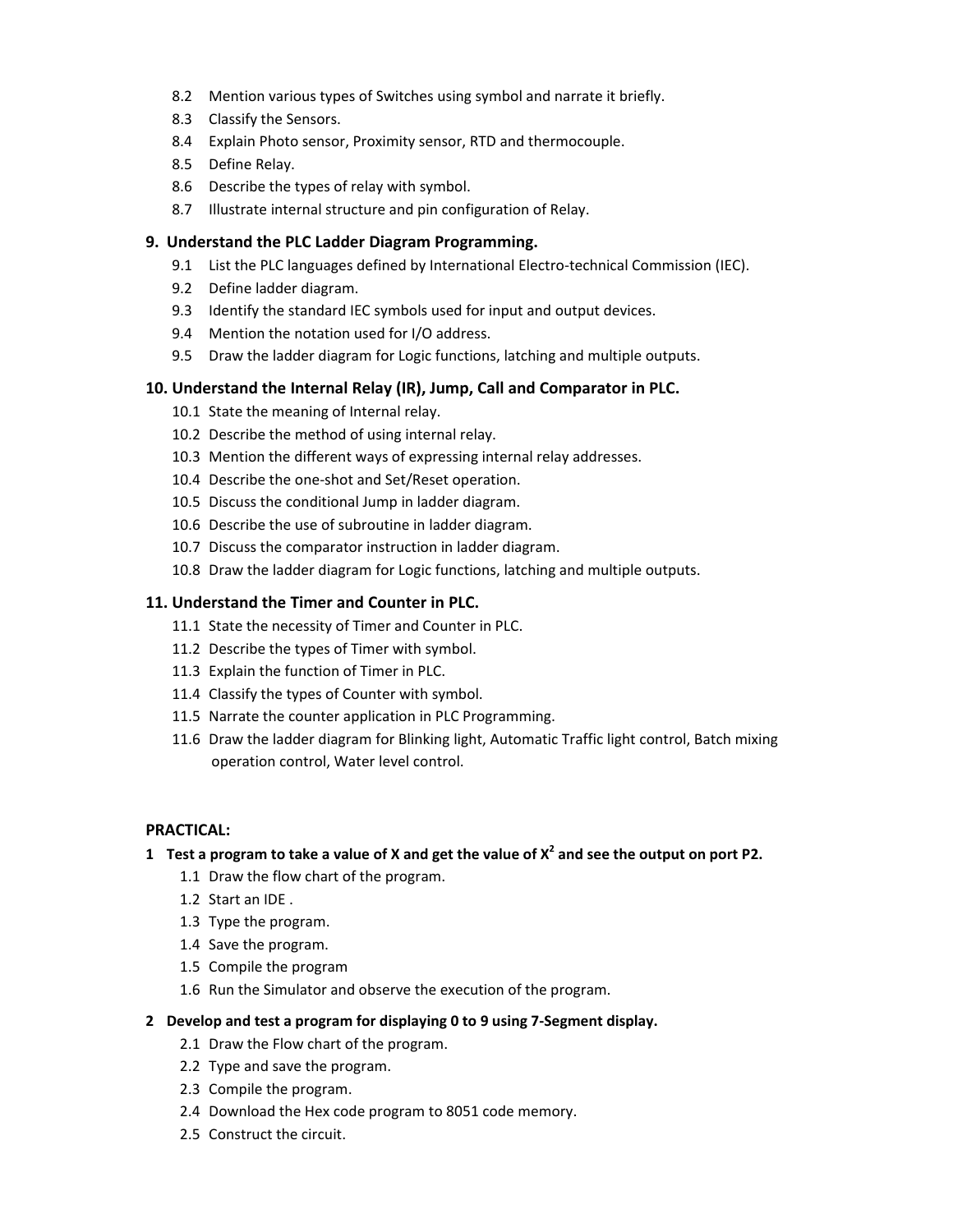2.6 Energy the circuit and observe the output.

#### **3 Develop and test a program for Interfacing LCD.**

- 3.1 Draw the Flow chart of the program.
- 3.2 Type and save the program.
- 3.3 Compile the program.
- 3.4 Download the Hex program to 8051 code memory.
- 3.5 Construct the circuit.
- 3.6 Energy the circuit and observe the output.

#### **4 Develop and test a program to Interface a DC Motor.**

- 4.1 Draw the Flow chart.
- 4.2 Type and save the program.
- 4.3 Compile the program.
- 4.4 Download the Hex program to 8051 code memory.
- 4.5 Construct the circuit.
- 4.6 Energy the circuit and observe the output.

#### **5 Develop and test a program to Interface a Stepper Motor.**

- 5.1 Draw the Flow chart of the program.
- 5.2 Type and save the program.
- 5.3 Compile the program.
- 5.4 Download the Hex program to 8051 code memory.
- 5.5 Construct the circuit.
- 5.6 Energy the circuit and observe the output.

#### **6 Develop and test a program for automatic Star‐Delta starter for a three phase induction motor using PLC.**

- 6.1 Draw the ladder diagram.
- 6.2 Sketch a connection diagram with PLC and I/O devices
- 6.3 Upload the program in PLC.
- 6.4 Test the program.

#### **7 Develop and test a program for automatic forward‐reverse of a three phase induction motor using PLC.**

- 7.1 Draw the ladder diagram.
- 7.2 Sketch a connection diagram with PLC and I/O devices
- 7.3 Upload the program in PLC.
- 7.4 Test the program.

#### **8 Develop and test a program for automatic traffic light control using PLC.**

- 8.1 Draw the ladder diagram.
- 8.2 Sketch the connection diagram with PLC and I/O devices
- 8.3 Upload the program in PLC.
- 8.4 Test the program.

#### **9 Develop and test a program for water level control using PLC.**

- 9.1 Draw the ladder diagram.
- 9.2 Sketch the connection diagram with PLC and I/O devices
- 9.3 Upload the program in PLC.
- 9.4 Test the program.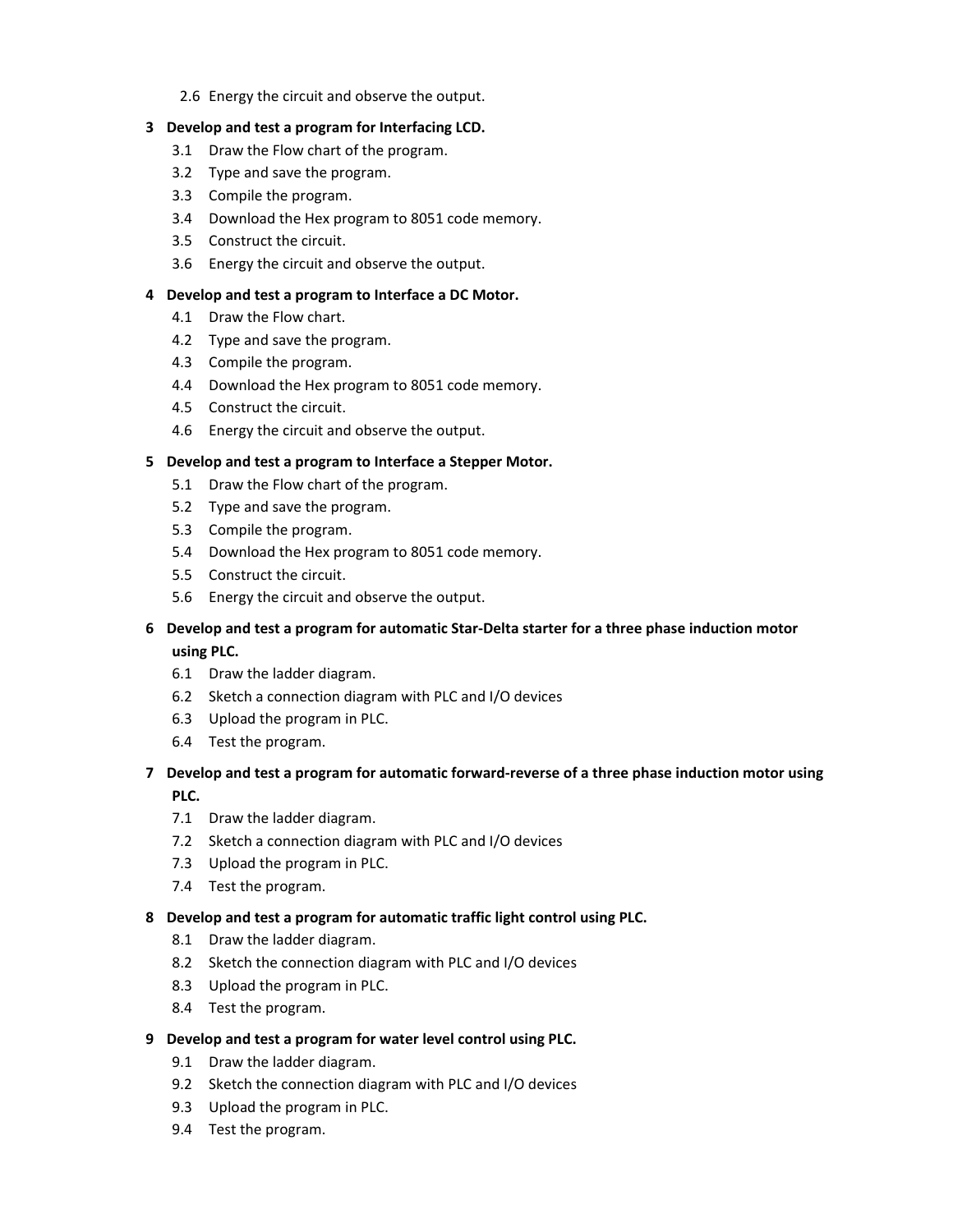#### **10 Develop and test a program for Batch mixing using PLC.**

- 10.1 Draw the ladder diagram.
- 10.2 Sketch the connection diagram with PLC and I/O devices
- 10.3 Upload the program in PLC.
- 10.4 Test the program.

#### **REFERENCE BOOKS**

- 1. The 8051 Microcontroller and Embedded system ‐ Mazidi
- 2. The 8051 Microcontroller ‐ I. Scott MacKenzie
- 3. 8051 Tutorial ‐ Donal Heffernan
- 4. 8051 Microcontrollers . An Applications-Based Introductio David Calcutt, Fred Cowan

& Hassan Parchizadeh

- 5. Microcontrollers Theory and Application Ajay V Deshmukh
- 6. Modern Control Technology Components and Systems. ‐ Kilian
- 7. Programmable Logic Controllers. W. Bolton
- 8. Programmable Logic Controllers: Programming Methods and Applications.

‐ John R. Hackworth & Frederick D. Hackworth, Jr.

9. Basic Instrumentation System & Programmable Logic Controller. - Umesh Rathore.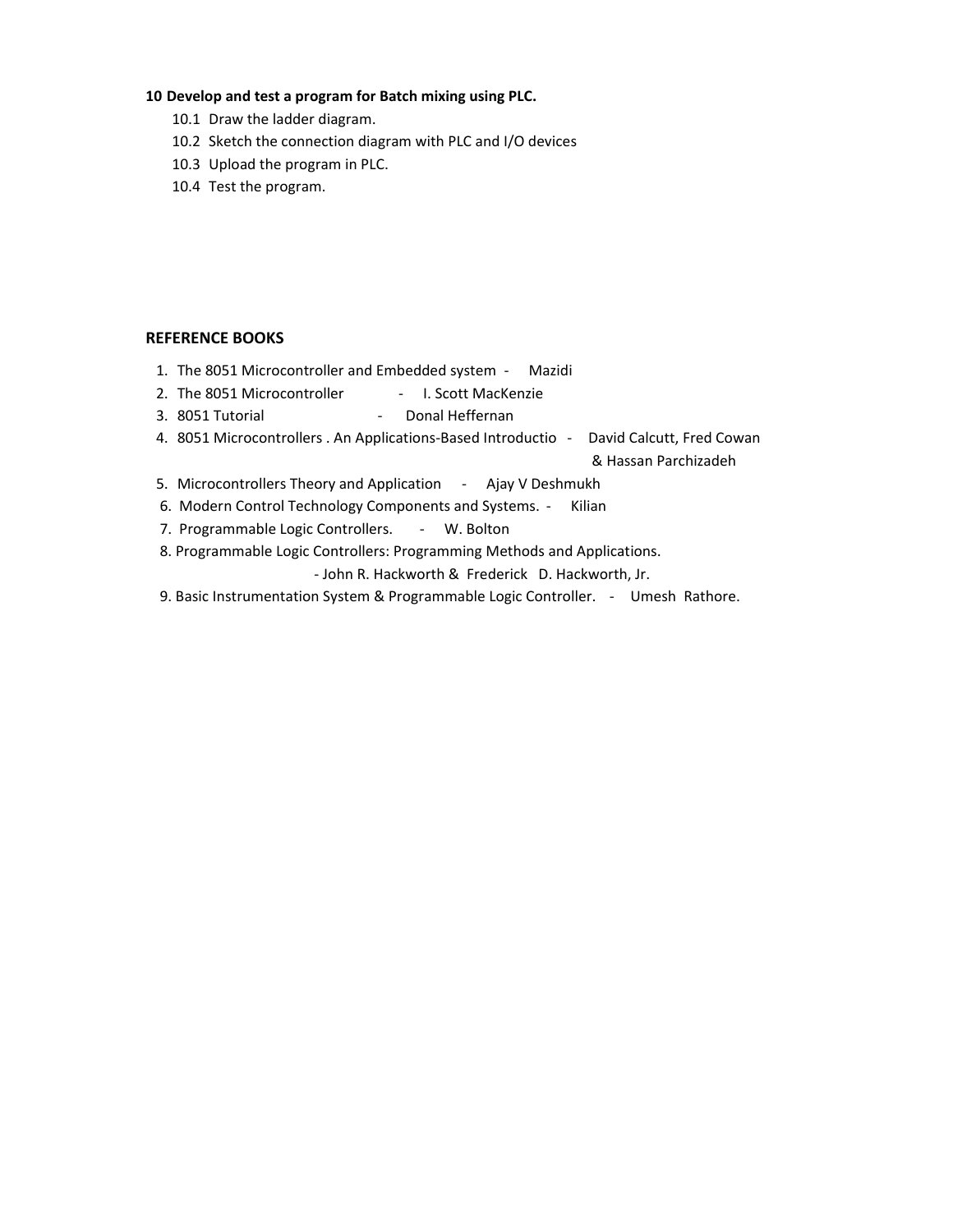| 65852 | <b>Industrial Management</b> | T P C |
|-------|------------------------------|-------|
|-------|------------------------------|-------|

 **2 0 2**

#### **AIMS**

- To be able to develop the working condition in the field of industrial or other organization.
- To be able to understand develop the labor management relation in the industrial sector.
- To be able to develop the management techniques in the process of decision making.
- To be able to manage the problems created by trade union.
- To be able to understand Planning
- To be able to perform the marketing.
- To be able to maintain inventory.

#### **SHORT DESCRIPTION**

Basic concepts of management; Principles of management; Planning, Organization, Scientific management; Span of supervision; Motivation; Personnel management and human relation; Staffing and manpower planning ; Training of staff; Concept of leadership; Concepts and techniques of decision making; Concept of trade union; Inventory control; Economic lot size ; Break even analysis; Trade Union and industrial dispute, Marketing;

#### **DETAIL DESCRIPTION**

#### **Theory**

#### **1. Basic concepts & principles of management.**

- 1.1 Define management and industrial management.
- 1.2 State the objectives of modern management.
- 1.3 Describe the scope and functions of management.
- 1.4 State the principles of management.
- 1.5 State the activity level of industrial management from top personnel to workmen.
- 1.6 Describe the relation among administration, organization & management.

#### **2. Concept of Planning**

- 2.1 Define Planning
- 2.2 Discuss the importance of Planning
- 2.3 Discuss the Types of Planning.
- 2.4 Discuss the steps in Planning

#### **3. Concepts of organization and organization structure.**

- 3.1 Define management organization.
- 3.2 State the elements of management organization.
- 3.3 Describe different forms of organization structure.
- 3.4 Distinguish between line organization and line & staff organization.
- 3.5 Distinguish between line organization and functional organization.
- 3.6 Describe the features, advantages and disadvantages of different organization structure.

#### **4. Concept of scientific management.**

- 4.1 Define scientific management.
- 4.2 Discuss the basic principles of scientific management.
- 4.3 Explain the different aspects of scientific management.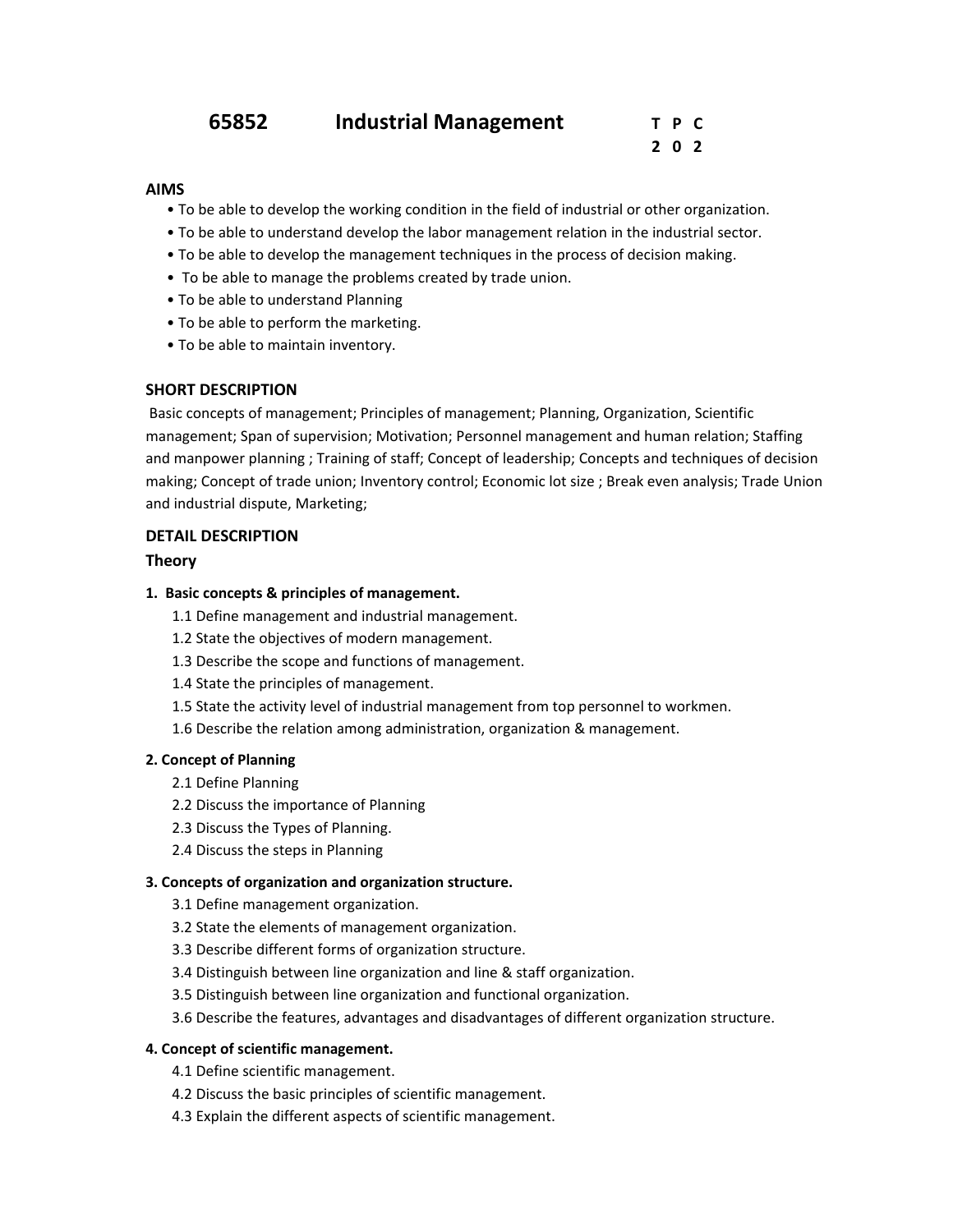- 4.4 Discuss the advantages and disadvantages of scientific management.
- 4.5 Describe the difference between scientific management and traditional management.

#### **5. Concept of span of supervision.**

- 5.1 Define span of supervision and optimum span of supervision.
- 5.2 Discuss the considering factors of optimum span of supervision.
- 5.3 Discuss advantages and disadvantages of optimum span of supervision.
- 5.4 Define delegation of authority.
- 5.5 Explain the principles of delegation of authority.
- 5.6 Explain the terms: authority, responsibility and duties.

#### **6. Concept of motivation.**

- 6.1 Define motivation.
- 6.2 Discuss the importance of motivation.
- 6.3 Describe financial and non‐financial factors of motivation.
- 6.4 Special Motivational Techniques.
- 6.5 Discuss the motivation theory of Maslow and Harzberg.
- 6.6 Differentiate between theory‐X and theory‐Y.

#### **7. Concept of leadership.**

- 7.1 Define leadership.
- 7.2 Discuss the importance and necessity of leadership.
- 7.3 Discuss the functions of leadership.
- 7.4 Describe the qualities of a leader.

#### **8. Basic concepts and techniques of decision making.**

- 8.1 Define decision making.
- 8.2 Discuss the importance and necessity of decision making.
- 8.3 Discuss different types of decision making.
- 8.4 Describe the steps in decision making.

#### **9. Concept of personnel management and human relation.**

9.1 Define personnel management.

- 9.2 Discuss the functions of personnel management.
- 9.3 Define staffing.
- 9.4 Define recruitment and selection of employees.
- 9.5 Describe various sources of recruitment of employees.
- 9.6 Describe the methods of selection of employees.
- 9.7 Define training and orientation of employee.
- 9.8 Discuss the importance and necessity of training.
- 9.9 Discuss the various methods of training of workmen, technicians and executive personnel.

#### **10. Concept of inventory control & Economic lot size**

- 10.1 Define inventory & inventory control.
- 10.2 Describe the function of inventory control.
- 10.3 Define Economic lot size and the Method of determination of economic lot size.
- 10.4Discuss the effects of over supply and under supply.
- 10.5 Explain the following terms: ‐ Bin card or Bin tag. ‐ Purchase requisition. ‐ Store requisition. ‐ Material transfer note. ‐ First in first out (FIFO). ‐ Last in first out (LIFO). ‐Safety stock ‐Lead time